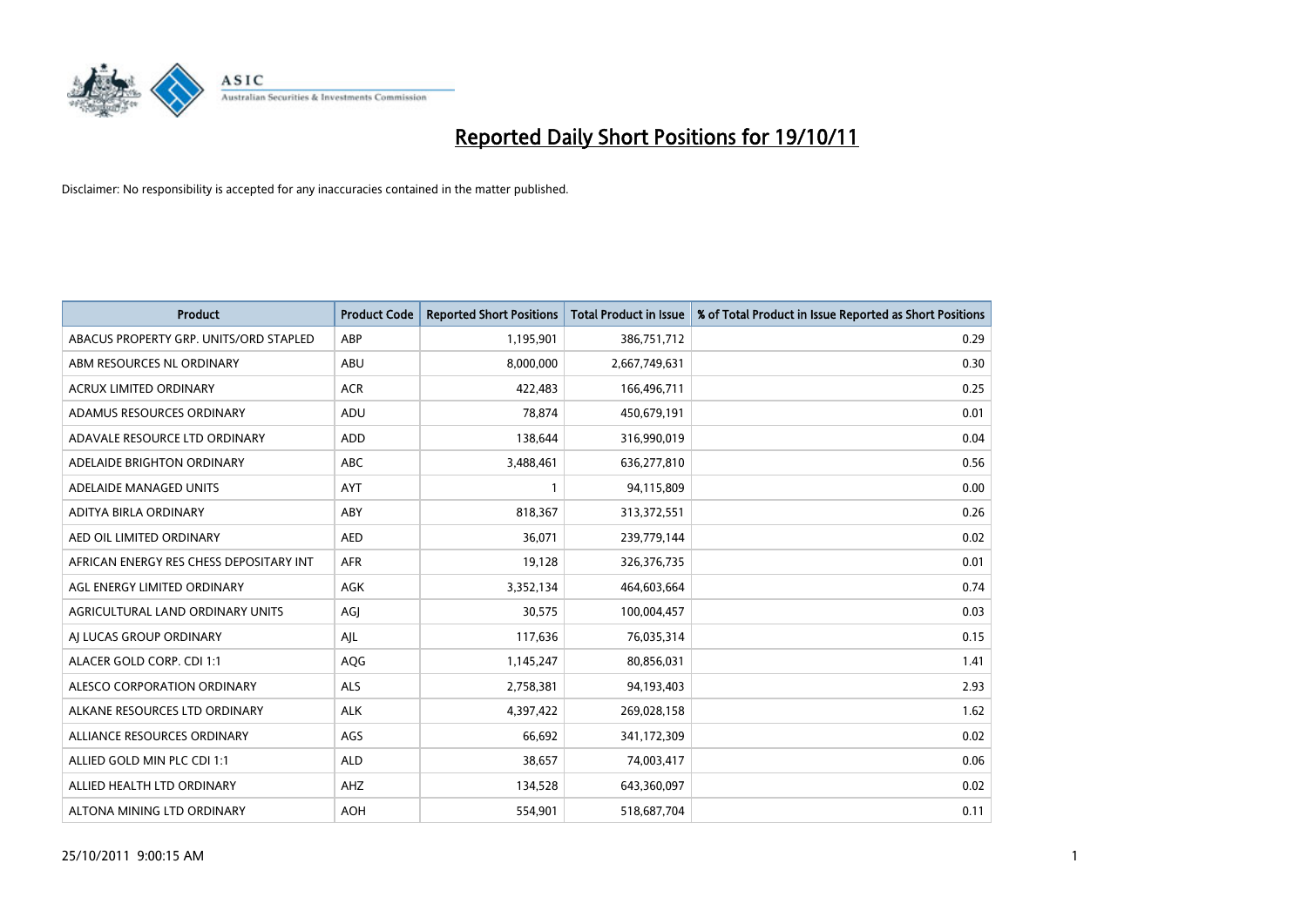

| <b>Product</b>                          | <b>Product Code</b> | <b>Reported Short Positions</b> | <b>Total Product in Issue</b> | % of Total Product in Issue Reported as Short Positions |
|-----------------------------------------|---------------------|---------------------------------|-------------------------------|---------------------------------------------------------|
| ALUMINA LIMITED ORDINARY                | <b>AWC</b>          | 31,477,935                      | 2,440,196,187                 | 1.29                                                    |
| AMADEUS ENERGY ORDINARY                 | AMU                 | 454,000                         | 281,268,455                   | 0.16                                                    |
| AMALGAMATED HOLDINGS ORDINARY           | <b>AHD</b>          | 1,504                           | 157,480,461                   | 0.00                                                    |
| AMCOM TELECOMM. ORDINARY                | <b>AMM</b>          |                                 | 238,954,789                   | 0.00                                                    |
| AMCOR LIMITED ORDINARY                  | <b>AMC</b>          | 2,790,984                       | 1,226,377,229                 | 0.19                                                    |
| AMP LIMITED ORDINARY                    | AMP                 | 9,956,773                       | 2,854,672,784                 | 0.33                                                    |
| AMPELLA MINING ORDINARY                 | <b>AMX</b>          | 769,985                         | 204,985,108                   | 0.38                                                    |
| ANGLOGOLD ASHANTI CDI 5:1               | AGG                 | 2                               | 89,207,765                    | 0.00                                                    |
| ANSELL LIMITED ORDINARY                 | <b>ANN</b>          | 2,667,294                       | 131,177,201                   | 2.02                                                    |
| ANZ BANKING GRP LTD ORDINARY            | ANZ                 | 11,780,770                      | 2,629,033,329                 | 0.44                                                    |
| APA GROUP STAPLED SECURITIES            | <b>APA</b>          | 6,816,255                       | 639,334,625                   | 1.05                                                    |
| APEX MINERALS NL ORDINARY               | <b>AXM</b>          | 885.146                         | 5,550,243,713                 | 0.02                                                    |
| APN EUROPEAN RETAIL UNITS STAPLED SEC.  | <b>AEZ</b>          | 11,832                          | 544,910,660                   | 0.00                                                    |
| APN NEWS & MEDIA ORDINARY               | <b>APN</b>          | 23,038,882                      | 630,211,415                   | 3.64                                                    |
| AQUARIUS PLATINUM. ORDINARY             | <b>AOP</b>          | 5,281,992                       | 470,167,206                   | 1.10                                                    |
| AQUILA RESOURCES ORDINARY               | <b>AQA</b>          | 5,383,112                       | 374,368,499                   | 1.43                                                    |
| ARAFURA RESOURCE LTD ORDINARY           | <b>ARU</b>          | 7,824,775                       | 367,980,342                   | 2.11                                                    |
| ARB CORPORATION ORDINARY                | <b>ARP</b>          | 17,235                          | 72,481,302                    | 0.02                                                    |
| ARDENT LEISURE GROUP STAPLED SECURITIES | AAD                 | 527,446                         | 324, 167, 221                 | 0.16                                                    |
| ARISTOCRAT LEISURE ORDINARY             | <b>ALL</b>          | 23,202,816                      | 543,181,024                   | 4.28                                                    |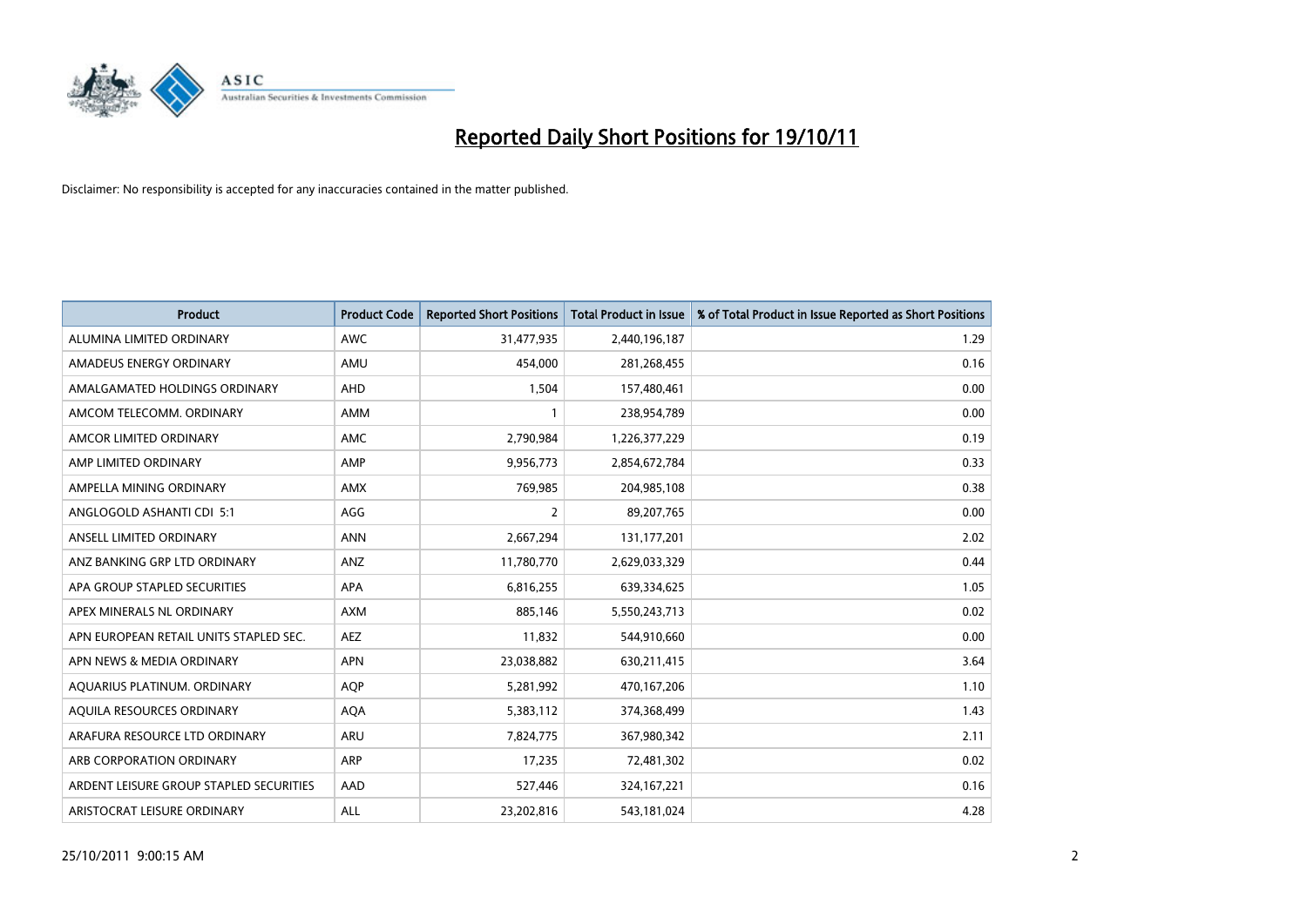

| <b>Product</b>                          | <b>Product Code</b> | <b>Reported Short Positions</b> | <b>Total Product in Issue</b> | % of Total Product in Issue Reported as Short Positions |
|-----------------------------------------|---------------------|---------------------------------|-------------------------------|---------------------------------------------------------|
| ASCIANO LIMITED ORDINARY                | <b>AIO</b>          | 13,975,631                      | 2,926,103,883                 | 0.47                                                    |
| ASG GROUP LIMITED ORDINARY              | <b>ASZ</b>          | 89,990                          | 171,456,889                   | 0.05                                                    |
| ASPEN GROUP ORD/UNITS STAPLED           | <b>APZ</b>          | 1,002,002                       | 584,985,037                   | 0.17                                                    |
| ASPIRE MINING LTD ORDINARY              | <b>AKM</b>          | 2,400,543                       | 620,594,556                   | 0.39                                                    |
| <b>ASTON RES LTD ORDINARY</b>           | <b>AZT</b>          | 1,467,470                       | 204,527,604                   | 0.71                                                    |
| ASTRO JAP PROP GROUP STAPLED SECURITIES | AJA                 | 28,020                          | 58,445,002                    | 0.05                                                    |
| ASX LIMITED ORDINARY                    | <b>ASX</b>          | 1,481,034                       | 175,136,729                   | 0.84                                                    |
| ATLANTIC LIMITED ORDINARY               | ATI                 | 55,573                          | 114,281,650                   | 0.05                                                    |
| ATLAS IRON LIMITED ORDINARY             | AGO                 | 18,045,308                      | 889,036,055                   | 2.00                                                    |
| <b>AURORA OIL &amp; GAS ORDINARY</b>    | <b>AUT</b>          | 9,643,881                       | 411,155,343                   | 2.35                                                    |
| AUSDRILL LIMITED ORDINARY               | ASL                 | 113,309                         | 301,685,848                   | 0.03                                                    |
| AUSENCO LIMITED ORDINARY                | AAX                 | 1,031,237                       | 123,258,843                   | 0.82                                                    |
| AUSGOLD LIMITED ORDINARY                | <b>AUC</b>          | 243,160                         | 85,352,000                    | 0.28                                                    |
| <b>AUSTAL LIMITED ORDINARY</b>          | ASB                 | 465,469                         | 188,069,638                   | 0.23                                                    |
| <b>AUSTAR UNITED ORDINARY</b>           | <b>AUN</b>          | 1,985,844                       | 1,271,505,737                 | 0.16                                                    |
| AUSTBROKERS HOLDINGS ORDINARY           | <b>AUB</b>          | $\overline{2}$                  | 55,419,436                    | 0.00                                                    |
| AUSTIN ENGINEERING ORDINARY             | ANG                 | 17,115                          | 72,014,403                    | 0.02                                                    |
| <b>AUSTRALAND ASSETS ASSETS</b>         | AAZPB               | 1,168                           | 2,750,000                     | 0.04                                                    |
| AUSTRALAND PROPERTY STAPLED SECURITY    | <b>ALZ</b>          | 666,163                         | 576,846,597                   | 0.11                                                    |
| AUSTRALIAN AGRICULT. ORDINARY           | AAC                 | 931,553                         | 312,892,824                   | 0.29                                                    |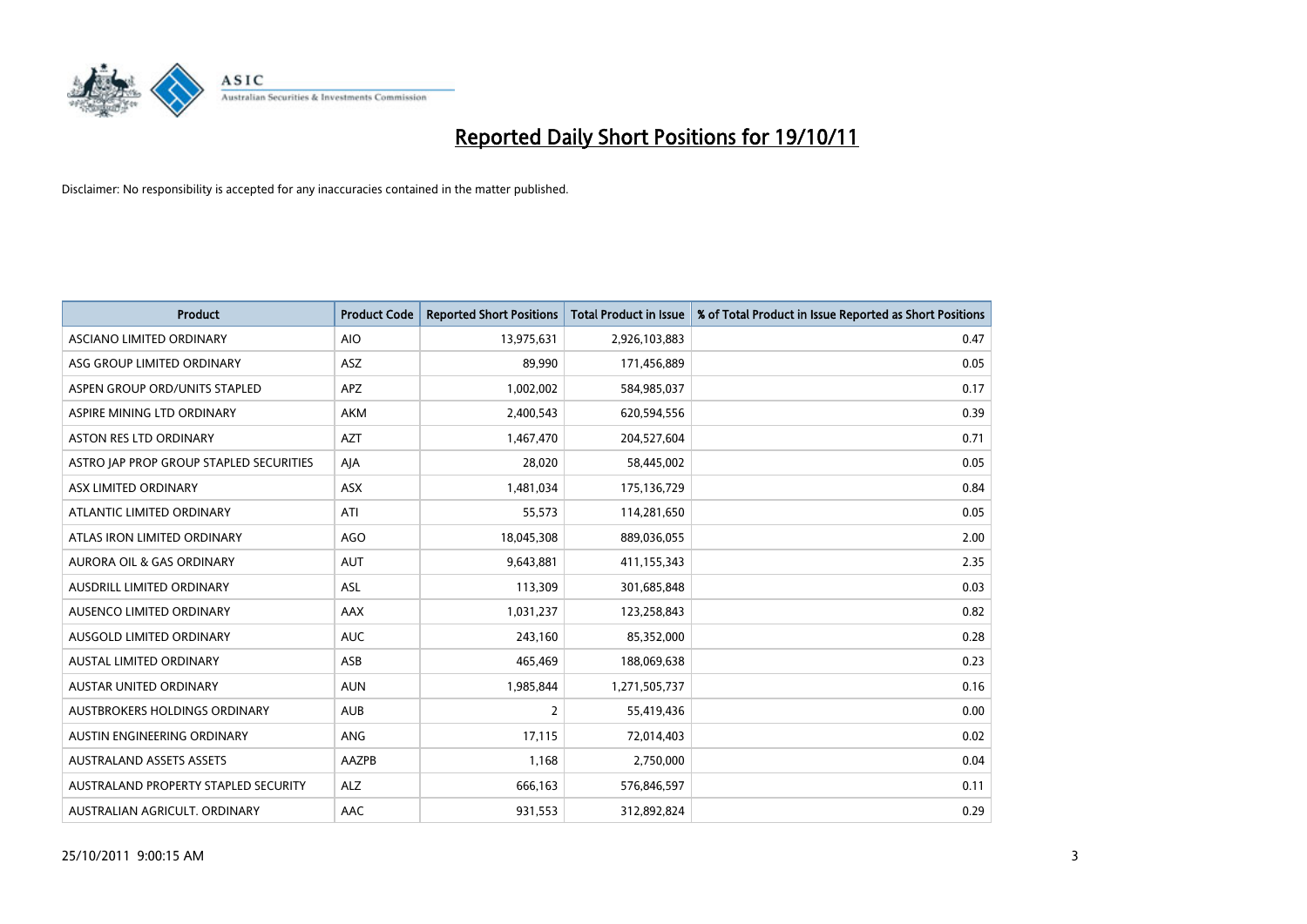

| <b>Product</b>                       | <b>Product Code</b> | <b>Reported Short Positions</b> | <b>Total Product in Issue</b> | % of Total Product in Issue Reported as Short Positions |
|--------------------------------------|---------------------|---------------------------------|-------------------------------|---------------------------------------------------------|
| <b>AUSTRALIAN EDUCATION UNITS</b>    | <b>AEU</b>          | 625,000                         | 175,465,397                   | 0.36                                                    |
| AUSTRALIAN INFRASTR. UNITS/ORDINARY  | <b>AIX</b>          | 12,108,566                      | 620,733,944                   | 1.95                                                    |
| AUSTRALIAN MINES LTD ORDINARY        | <b>AUZ</b>          | 1,400,000                       | 636,910,317                   | 0.22                                                    |
| AUSTRALIAN PHARM. ORDINARY           | API                 | 598,783                         | 488,115,883                   | 0.12                                                    |
| AUTOMOTIVE HOLDINGS ORDINARY         | <b>AHE</b>          | 4,743                           | 260,579,682                   | 0.00                                                    |
| AVANCO RESOURCES LTD ORDINARY        | <b>AVB</b>          | 1,508,527                       | 793,048,822                   | 0.19                                                    |
| AVEXA LIMITED ORDINARY               | <b>AVX</b>          | 243,657                         | 847,688,779                   | 0.03                                                    |
| AWE LIMITED ORDINARY                 | <b>AWE</b>          | 1,169,389                       | 521,871,941                   | 0.21                                                    |
| AZUMAH RESOURCES ORDINARY            | <b>AZM</b>          | 321,075                         | 282,020,356                   | 0.12                                                    |
| <b>BANDANNA ENERGY ORDINARY</b>      | <b>BND</b>          | 851,921                         | 528,081,199                   | 0.16                                                    |
| BANK OF QUEENSLAND. ORDINARY         | <b>BOQ</b>          | 11,562,167                      | 225,369,547                   | 5.12                                                    |
| <b>BASE RES LIMITED ORDINARY</b>     | <b>BSE</b>          | 1,307,135                       | 460,440,029                   | 0.28                                                    |
| BATHURST RESOURCES ORDINARY          | <b>BTU</b>          | 10,945,531                      | 688,747,997                   | 1.58                                                    |
| <b>BAUXITE RESOURCE LTD ORDINARY</b> | <b>BAU</b>          | 109,797                         | 235,379,896                   | 0.05                                                    |
| <b>BC IRON LIMITED ORDINARY</b>      | <b>BCI</b>          | 298,161                         | 95,081,000                    | 0.31                                                    |
| BEACH ENERGY LIMITED ORDINARY        | <b>BPT</b>          | 1,067,269                       | 1,107,635,932                 | 0.09                                                    |
| BEADELL RESOURCE LTD ORDINARY        | <b>BDR</b>          | 2,233,469                       | 657,906,946                   | 0.33                                                    |
| BENDIGO AND ADELAIDE ORDINARY        | <b>BEN</b>          | 5,702,654                       | 365,791,887                   | 1.53                                                    |
| BERKELEY RESOURCES ORDINARY          | <b>BKY</b>          | 523,243                         | 174,298,273                   | 0.30                                                    |
| BETASHARES ASX RES ETF UNITS         | <b>ORE</b>          | 118,220                         | 4,519,665                     | 2.62                                                    |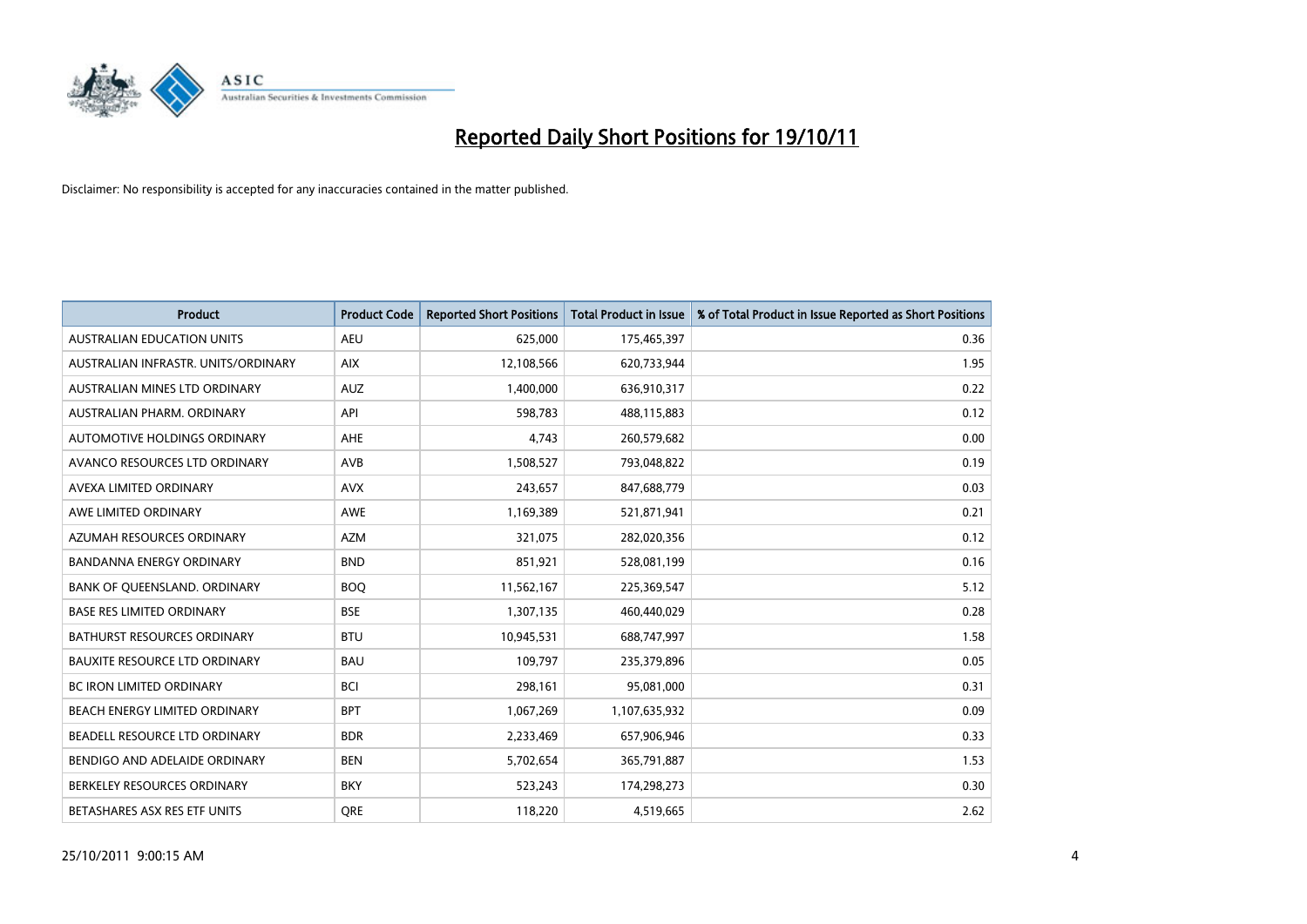

| <b>Product</b>                       | <b>Product Code</b> | <b>Reported Short Positions</b> | <b>Total Product in Issue</b> | % of Total Product in Issue Reported as Short Positions |
|--------------------------------------|---------------------|---------------------------------|-------------------------------|---------------------------------------------------------|
| <b>BHP BILLITON LIMITED ORDINARY</b> | <b>BHP</b>          | 21,628,466                      | 3,211,496,105                 | 0.66                                                    |
| <b>BILLABONG ORDINARY</b>            | <b>BBG</b>          | 22,088,336                      | 255,102,103                   | 8.66                                                    |
| <b>BIOTA HOLDINGS ORDINARY</b>       | <b>BTA</b>          | 1,799,573                       | 181,703,711                   | 0.98                                                    |
| <b>BISALLOY STEEL ORDINARY</b>       | <b>BIS</b>          | 84,480                          | 216,455,965                   | 0.04                                                    |
| BKI INVESTMENT LTD ORDINARY          | BKI                 | 508                             | 425,549,573                   | 0.00                                                    |
| <b>BLACKTHORN RESOURCES ORDINARY</b> | <b>BTR</b>          | 35,848                          | 122,918,000                   | 0.03                                                    |
| <b>BLUESCOPE STEEL LTD ORDINARY</b>  | <b>BSL</b>          | 59,940,812                      | 1,849,170,356                 | 3.23                                                    |
| <b>BOART LONGYEAR ORDINARY</b>       | <b>BLY</b>          | 5,432,119                       | 461,163,412                   | 1.16                                                    |
| <b>BOOM LOGISTICS ORDINARY</b>       | <b>BOL</b>          | 337,999                         | 465,011,147                   | 0.07                                                    |
| BORAL LIMITED, ORDINARY              | <b>BLD</b>          | 39,063,910                      | 744,729,957                   | 5.24                                                    |
| BOTSWANA METALS LTD ORDINARY         | <b>BML</b>          | 7,000                           | 143,717,013                   | 0.00                                                    |
| <b>BOW ENERGY LIMITED ORDINARY</b>   | <b>BOW</b>          | 2,489,273                       | 352,835,646                   | 0.69                                                    |
| <b>BRADKEN LIMITED ORDINARY</b>      | <b>BKN</b>          | 3,173,242                       | 166,597,497                   | 1.87                                                    |
| <b>BRAMBLES LIMITED ORDINARY</b>     | <b>BXB</b>          | 14,290,665                      | 1,480,284,088                 | 0.95                                                    |
| <b>BREVILLE GROUP LTD ORDINARY</b>   | <b>BRG</b>          | 3,150                           | 130,095,322                   | 0.00                                                    |
| BRICKWORKS LIMITED ORDINARY          | <b>BKW</b>          | 101,784                         | 147,567,333                   | 0.07                                                    |
| <b>BROCKMAN RESOURCES ORDINARY</b>   | <b>BRM</b>          | 62,450                          | 144,803,151                   | 0.04                                                    |
| BT INVESTMENT MNGMNT ORDINARY        | <b>BTT</b>          | 1,641,571                       | 267,906,977                   | 0.61                                                    |
| <b>BURU ENERGY ORDINARY</b>          | <b>BRU</b>          | 655,589                         | 213,963,477                   | 0.31                                                    |
| <b>BWP TRUST ORDINARY UNITS</b>      | <b>BWP</b>          | 483.927                         | 520,012,793                   | 0.08                                                    |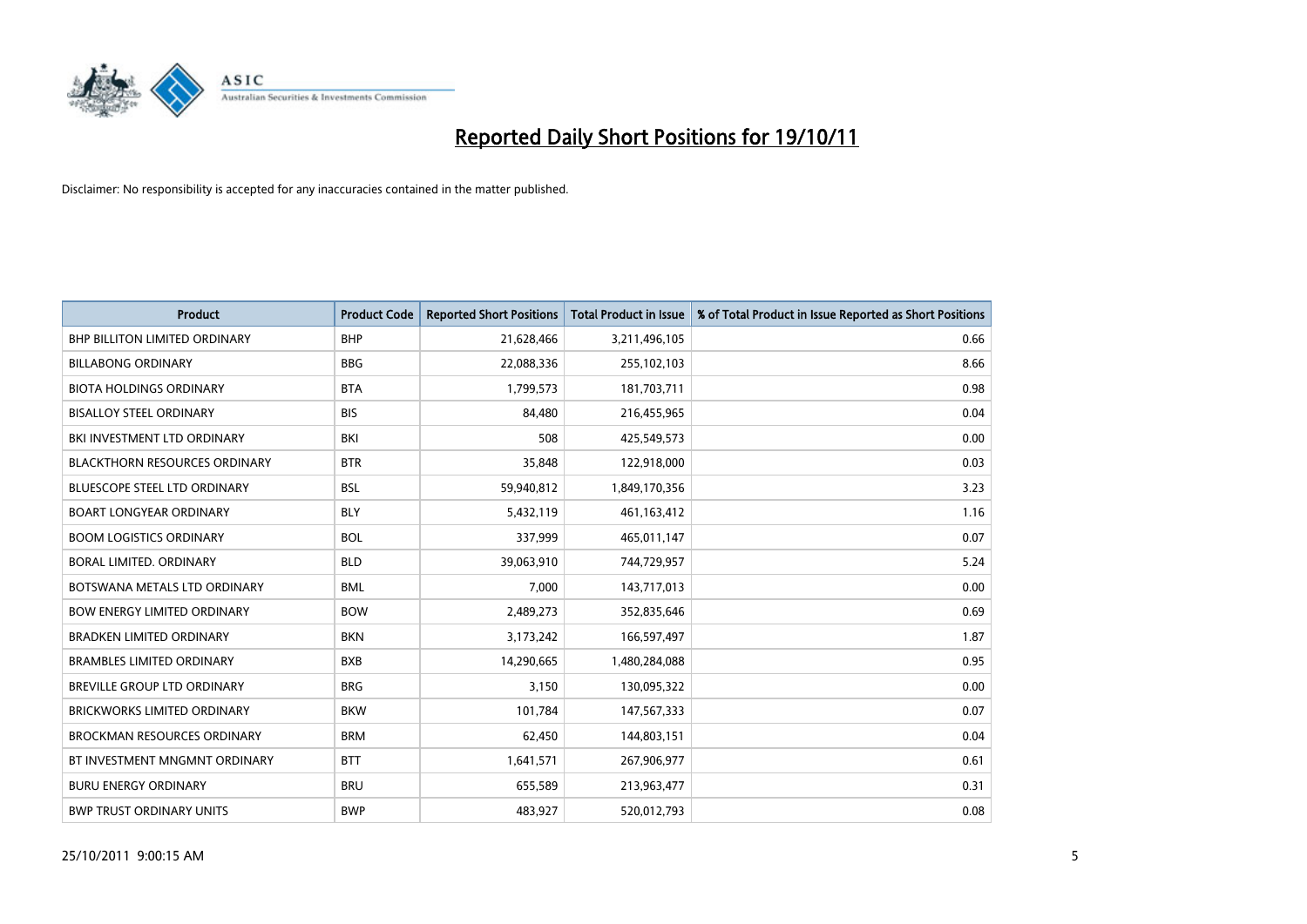

| <b>Product</b>                                | <b>Product Code</b> | <b>Reported Short Positions</b> | <b>Total Product in Issue</b> | % of Total Product in Issue Reported as Short Positions |
|-----------------------------------------------|---------------------|---------------------------------|-------------------------------|---------------------------------------------------------|
| C @ LIMITED ORDINARY                          | CEO                 | 200,000                         | 487,721,950                   | 0.04                                                    |
| CABCHARGE AUSTRALIA ORDINARY                  | CAB                 | 433,048                         | 120,437,014                   | 0.34                                                    |
| CALTEX AUSTRALIA ORDINARY                     | <b>CTX</b>          | 5,944,318                       | 270,000,000                   | 2.20                                                    |
| CAMPBELL BROTHERS ORDINARY                    | <b>CPB</b>          | 241,730                         | 67,503,411                    | 0.34                                                    |
| CAPE LAMBERT RES LTD ORDINARY                 | <b>CFE</b>          | 846.673                         | 652,171,792                   | 0.13                                                    |
| CARABELLA RES LTD ORDINARY                    | <b>CLR</b>          | 28,022                          | 98,778,296                    | 0.03                                                    |
| <b>CARBON ENERGY ORDINARY</b>                 | <b>CNX</b>          | 1,113,542                       | 698,517,858                   | 0.15                                                    |
| <b>CARDNO LIMITED ORDINARY</b>                | CDD                 | 3,954                           | 109,988,824                   | 0.00                                                    |
| CARNARVON PETROLEUM ORDINARY                  | <b>CVN</b>          | 3,397,584                       | 690,320,634                   | 0.48                                                    |
| <b>CARNEGIE WAVE ENERGY ORDINARY</b>          | <b>CWE</b>          | 83,000                          | 901,487,627                   | 0.01                                                    |
| <b>CARPATHIAN RESOURCES ORDINARY</b>          | <b>CPN</b>          | 75,000                          | 265,533,501                   | 0.03                                                    |
| CARPENTARIA EXP. LTD ORDINARY                 | CAP                 | 9.777                           | 98,991,301                    | 0.01                                                    |
| CARSALES.COM LTD ORDINARY                     | <b>CRZ</b>          | 16,300,501                      | 233,971,831                   | 6.94                                                    |
| <b>CASH CONVERTERS ORDINARY</b>               | CCV                 | 55,296                          | 379,761,025                   | 0.01                                                    |
| <b>CASPIAN OIL &amp; GAS ORDINARY</b>         | CIG                 | 50,000                          | 1,331,500,513                 | 0.00                                                    |
| CATALPA RESOURCES ORDINARY                    | CAH                 | 1,225,807                       | 178,942,919                   | 0.68                                                    |
| <b>CELLNET GROUP ORDINARY</b>                 | <b>CLT</b>          | 1,342                           | 61,232,953                    | 0.00                                                    |
| CENTRAL PETROLEUM ORDINARY                    | <b>CTP</b>          | 11,455                          | 1,073,304,842                 | 0.00                                                    |
| <b>CENTRO PROPERTIES UNITS/ORD STAPLED</b>    | <b>CNP</b>          | 29,264                          | 972,414,514                   | 0.00                                                    |
| <b>CENTRO RETAIL GROUP STAPLED SECURITIES</b> | <b>CER</b>          | 824.275                         | 2,286,399,424                 | 0.03                                                    |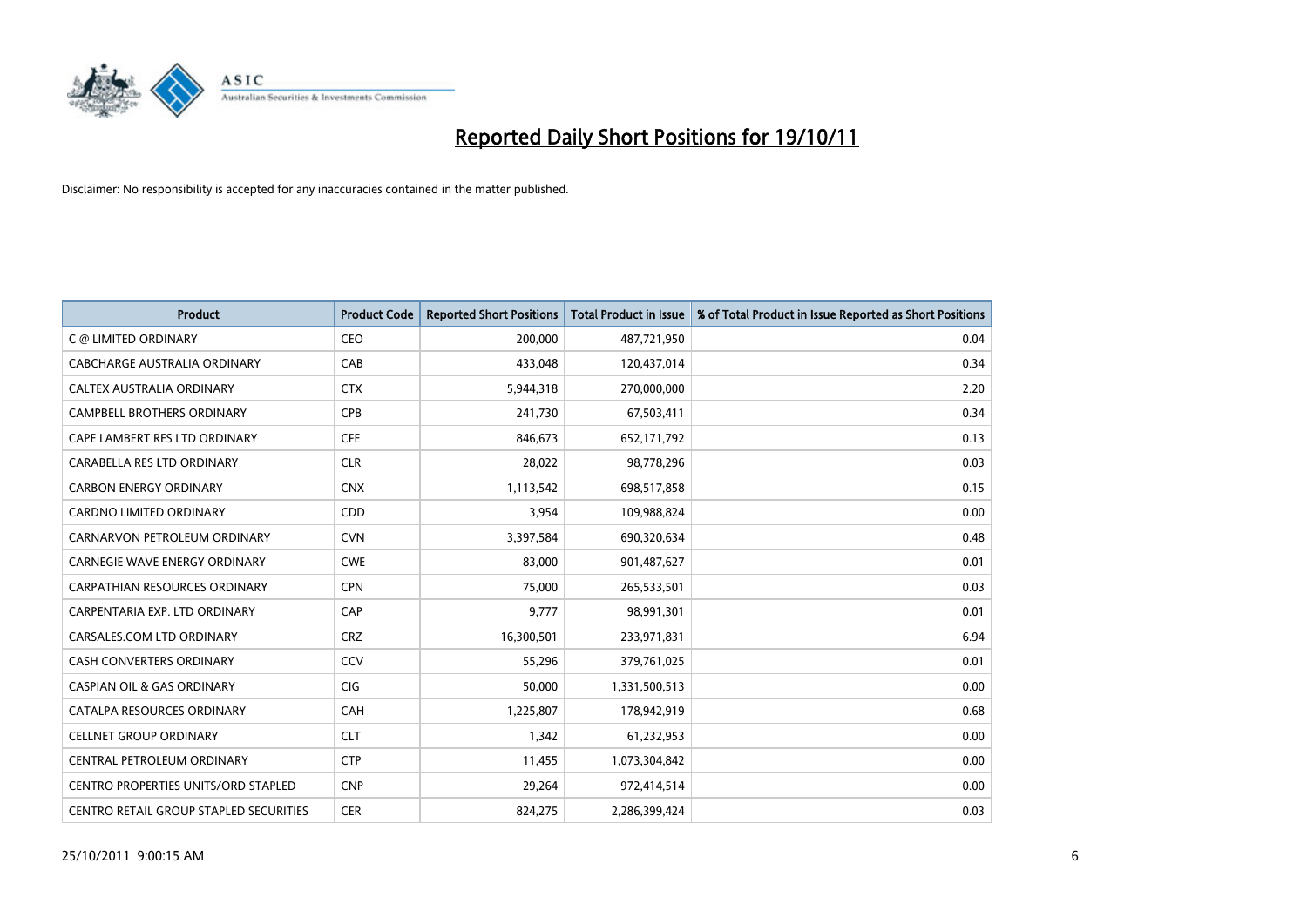

| <b>Product</b>                          | <b>Product Code</b> | <b>Reported Short Positions</b> | <b>Total Product in Issue</b> | % of Total Product in Issue Reported as Short Positions |
|-----------------------------------------|---------------------|---------------------------------|-------------------------------|---------------------------------------------------------|
| <b>CERAMIC FUEL CELLS ORDINARY</b>      | <b>CFU</b>          | 709,938                         | 1,208,017,416                 | 0.06                                                    |
| <b>CFS RETAIL PROPERTY UNITS</b>        | <b>CFX</b>          | 56,995,310                      | 2,839,591,911                 | 1.99                                                    |
| CHALLENGER DIV.PRO. STAPLED UNITS       | <b>CDI</b>          | 127,658                         | 893,936,670                   | 0.01                                                    |
| CHALLENGER INFRAST. STAPLED UNITS       | <b>CIF</b>          | 27,101                          | 316,223,785                   | 0.01                                                    |
| <b>CHALLENGER LIMITED ORDINARY</b>      | <b>CGF</b>          | 12,956,065                      | 553,340,221                   | 2.35                                                    |
| CHANDLER MACLEOD LTD ORDINARY           | <b>CMG</b>          | 11,970                          | 466,466,720                   | 0.00                                                    |
| CHARTER HALL GROUP STAPLED US PROHIBIT. | <b>CHC</b>          | 594,254                         | 308,040,283                   | 0.18                                                    |
| <b>CHARTER HALL OFFICE UNIT</b>         | CQ <sub>O</sub>     | 2,830,026                       | 493,319,730                   | 0.56                                                    |
| <b>CHARTER HALL RETAIL UNITS</b>        | <b>CQR</b>          | 688,636                         | 299,628,571                   | 0.22                                                    |
| CITIGOLD CORP LTD ORDINARY              | <b>CTO</b>          | 2,059,217                       | 1,105,078,301                 | 0.18                                                    |
| <b>CLARIUS GRP LTD ORDINARY</b>         | <b>CND</b>          | 1.780                           | 88,867,810                    | 0.00                                                    |
| CLINUVEL PHARMACEUT. ORDINARY           | <b>CUV</b>          | 4,127                           | 30,394,206                    | 0.01                                                    |
| <b>CLOUGH LIMITED ORDINARY</b>          | <b>CLO</b>          | 122,130                         | 768,901,269                   | 0.01                                                    |
| <b>CO2 GROUP LIMITED ORDINARY</b>       | COZ                 | 506.500                         | 280, 347, 888                 | 0.18                                                    |
| <b>COAL &amp; ALLIED ORDINARY</b>       | <b>CNA</b>          | 702                             | 86,584,735                    | 0.00                                                    |
| COAL OF AFRICA LTD ORDINARY             | <b>CZA</b>          | 371,400                         | 532,139,661                   | 0.06                                                    |
| <b>COALSPUR MINES LTD ORDINARY</b>      | <b>CPL</b>          | 830,708                         | 579,768,744                   | 0.13                                                    |
| COCA-COLA AMATIL ORDINARY               | <b>CCL</b>          | 5,599,300                       | 759,567,552                   | 0.70                                                    |
| <b>COCHLEAR LIMITED ORDINARY</b>        | <b>COH</b>          | 3,044,486                       | 56,902,433                    | 5.36                                                    |
| <b>COCKATOO COAL ORDINARY</b>           | <b>COK</b>          | 5.969.654                       | 1,016,196,908                 | 0.59                                                    |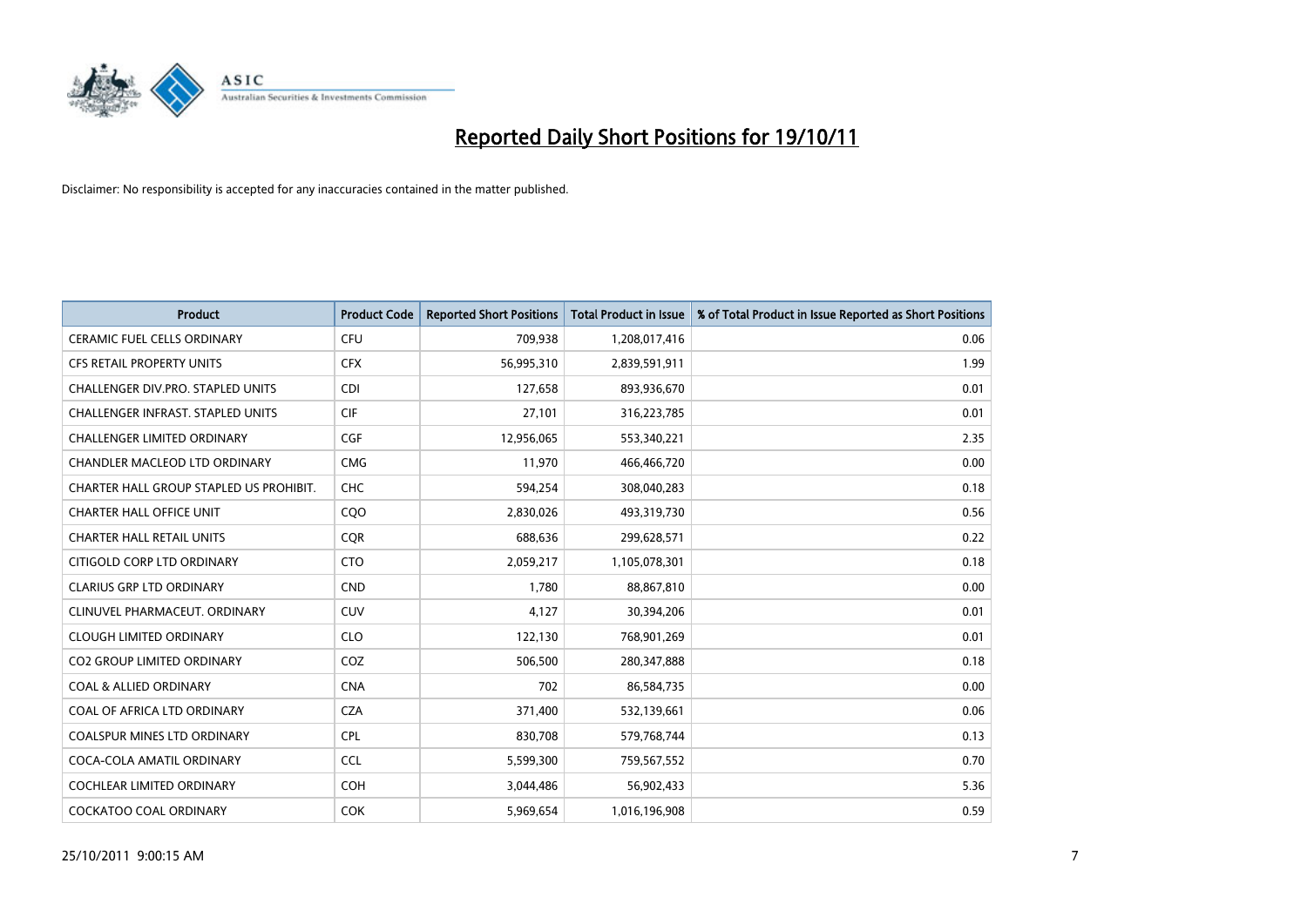

| <b>Product</b>                          | <b>Product Code</b> | <b>Reported Short Positions</b> | <b>Total Product in Issue</b> | % of Total Product in Issue Reported as Short Positions |
|-----------------------------------------|---------------------|---------------------------------|-------------------------------|---------------------------------------------------------|
| <b>COFFEY INTERNATIONAL ORDINARY</b>    | <b>COF</b>          | 1,607,214                       | 181,610,808                   | 0.88                                                    |
| <b>COKAL LTD ORDINARY</b>               | <b>CKA</b>          | 530,215                         | 132,073,134                   | 0.40                                                    |
| COMMONWEALTH BANK, ORDINARY             | CBA                 | 31,722,620                      | 1,576,237,644                 | 1.99                                                    |
| COMMONWEALTH PROP ORDINARY UNITS        | <b>CPA</b>          | 32,599,959                      | 2,458,123,552                 | 1.33                                                    |
| <b>COMPASS RESOURCES ORDINARY</b>       | <b>CMR</b>          | 101,480                         | 147,402,920                   | 0.07                                                    |
| COMPUTERSHARE LTD ORDINARY              | <b>CPU</b>          | 2,397,217                       | 555,664,059                   | 0.39                                                    |
| <b>CONNECTEAST GROUP STAPLED</b>        | <b>CEU</b>          | 239,775                         | 3,940,145,951                 | 0.00                                                    |
| CONQUEST MINING ORDINARY                | <b>CQT</b>          | 148,839                         | 583,241,478                   | 0.02                                                    |
| CONSOLIDATED MEDIA, ORDINARY            | <b>CMI</b>          | 1,747,679                       | 561,834,996                   | 0.31                                                    |
| <b>CONTANGO MICROCAP ORDINARY</b>       | <b>CTN</b>          | 7,500                           | 147,467,406                   | 0.01                                                    |
| <b>COOPER ENERGY LTD ORDINARY</b>       | <b>COE</b>          | 89,539                          | 292,576,001                   | 0.03                                                    |
| <b>COPPER STRIKE LTD ORDINARY</b>       | <b>CSE</b>          | 714                             | 129,455,571                   | 0.00                                                    |
| <b>CORDLIFE LIMITED ORDINARY</b>        | CBB                 |                                 | 150,887,354                   | 0.00                                                    |
| <b>COUNT FINANCIAL ORDINARY</b>         | COU                 | 427,808                         | 262,282,684                   | 0.16                                                    |
| <b>CREDIT CORP GROUP ORDINARY</b>       | <b>CCP</b>          | 6,253                           | 45,571,114                    | 0.01                                                    |
| <b>CROMWELL PROP STAPLED SECURITIES</b> | <b>CMW</b>          | 82,570                          | 966,845,859                   | 0.01                                                    |
| <b>CROWN LIMITED ORDINARY</b>           | <b>CWN</b>          | 1,666,075                       | 728,394,185                   | 0.20                                                    |
| <b>CSG LIMITED ORDINARY</b>             | CSV                 | 766,882                         | 282,567,499                   | 0.28                                                    |
| <b>CSL LIMITED ORDINARY</b>             | <b>CSL</b>          | 5,562,081                       | 524,996,929                   | 1.02                                                    |
| <b>CSR LIMITED ORDINARY</b>             | <b>CSR</b>          | 19.204.865                      | 506,000,315                   | 3.80                                                    |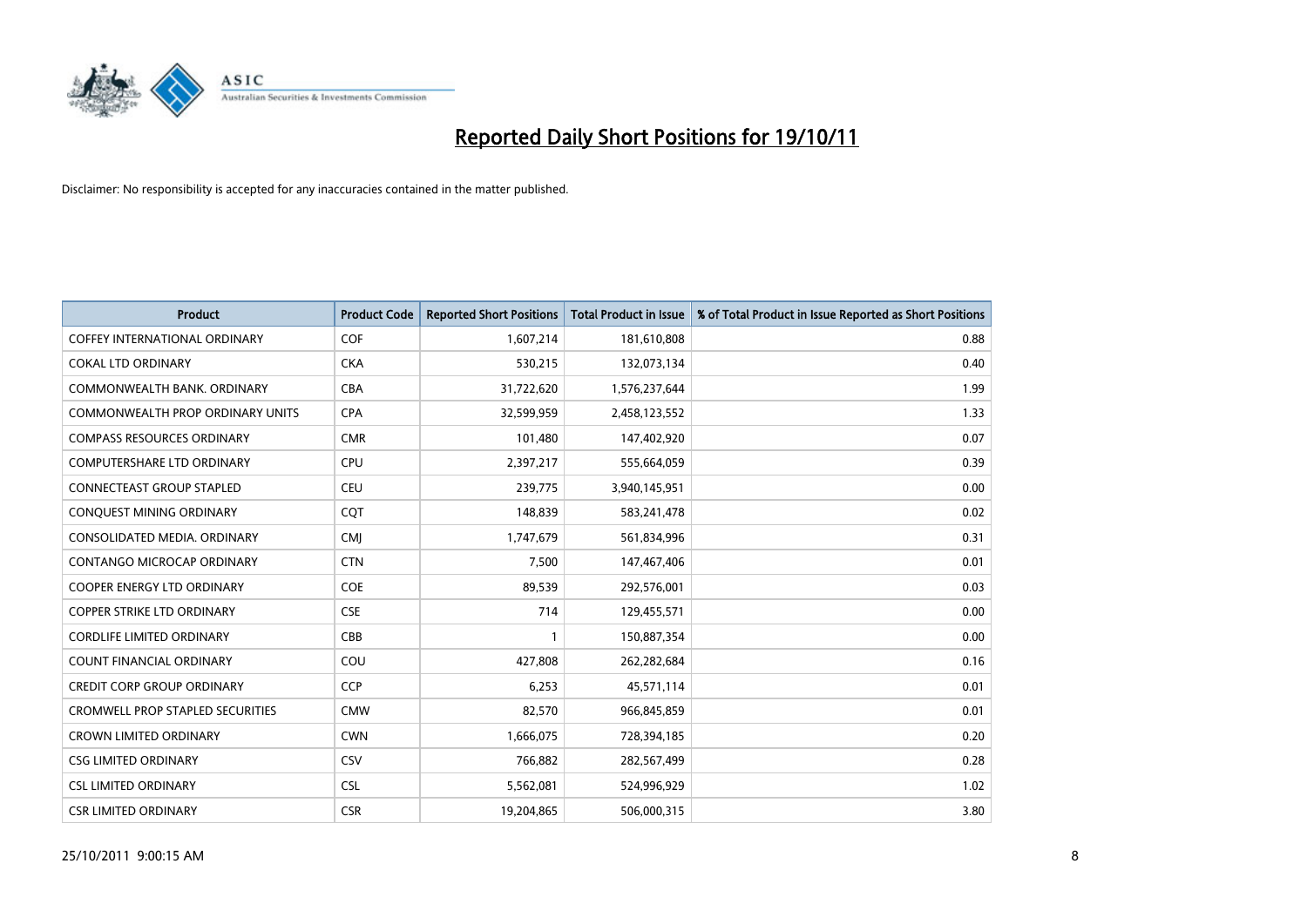

| <b>Product</b>                     | <b>Product Code</b> | <b>Reported Short Positions</b> | <b>Total Product in Issue</b> | % of Total Product in Issue Reported as Short Positions |
|------------------------------------|---------------------|---------------------------------|-------------------------------|---------------------------------------------------------|
| <b>CUDECO LIMITED ORDINARY</b>     | CDU                 | 1,763,627                       | 138,649,865                   | 1.27                                                    |
| <b>CUSTOMERS LIMITED ORDINARY</b>  | <b>CUS</b>          | 38,610                          | 134,869,357                   | 0.02                                                    |
| DART ENERGY LTD ORDINARY           | <b>DTE</b>          | 4,857,329                       | 720,875,002                   | 0.67                                                    |
| DAVID JONES LIMITED ORDINARY       | <b>DJS</b>          | 50,613,347                      | 520,751,395                   | 9.73                                                    |
| DECMIL GROUP LIMITED ORDINARY      | <b>DCG</b>          | 73,403                          | 124,269,568                   | 0.04                                                    |
| DEEP YELLOW LIMITED ORDINARY       | <b>DYL</b>          | 15,876                          | 1,128,506,403                 | 0.00                                                    |
| DEVINE LIMITED ORDINARY            | <b>DVN</b>          | 1,000                           | 634,918,223                   | 0.00                                                    |
| DEXUS PROPERTY GROUP STAPLED UNITS | <b>DXS</b>          | 13,014,369                      | 4,839,024,176                 | 0.26                                                    |
| DISCOVERY METALS LTD ORDINARY      | <b>DML</b>          | 8,666,927                       | 439,128,231                   | 1.98                                                    |
| DOMINO PIZZA ENTERPR ORDINARY      | <b>DMP</b>          | 217,484                         | 69,024,674                    | 0.31                                                    |
| DOWNER EDI LIMITED ORDINARY        | <b>DOW</b>          | 6,140,860                       | 429,100,296                   | 1.40                                                    |
| DUET GROUP STAPLED US PROHIBIT.    | <b>DUE</b>          | 7,916,500                       | 1,091,628,341                 | 0.72                                                    |
| DULUXGROUP LIMITED ORDINARY        | <b>DLX</b>          | 9,761,740                       | 367,456,259                   | 2.65                                                    |
| EASTERN STAR GAS ORDINARY          | ESG                 | 17,250,505                      | 992,847,041                   | 1.72                                                    |
| ECHO ENTERTAINMENT ORDINARY        | EGP                 | 5,619,243                       | 688,019,737                   | 0.81                                                    |
| ELDERS LIMITED ORDINARY            | <b>ELD</b>          | 16,202,418                      | 448,598,480                   | 3.60                                                    |
| ELDORADO GOLD CORP CDI 1:1         | EAU                 | 22,850                          | 9,736,395                     | 0.23                                                    |
| ELEMENTAL MINERALS ORDINARY        | <b>ELM</b>          | 222,622                         | 222,710,867                   | 0.10                                                    |
| ELEMENTOS LIMITED ORDINARY         | <b>ELT</b>          | 16                              | 77,068,979                    | 0.00                                                    |
| ELIXIR PETROLEUM LTD ORDINARY      | <b>EXR</b>          | 324,400                         | 217,288,472                   | 0.15                                                    |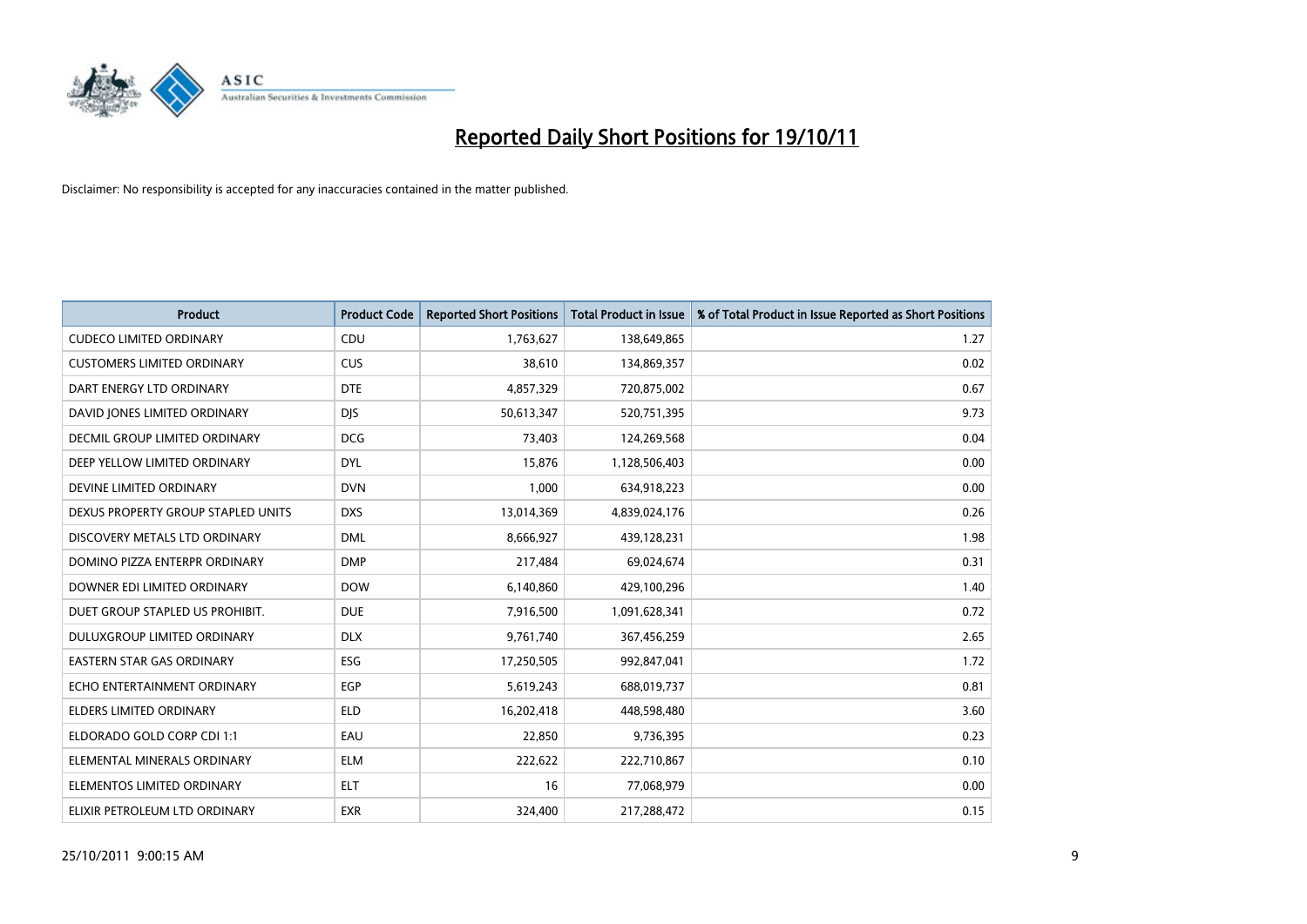

| <b>Product</b>                        | <b>Product Code</b> | <b>Reported Short Positions</b> | <b>Total Product in Issue</b> | % of Total Product in Issue Reported as Short Positions |
|---------------------------------------|---------------------|---------------------------------|-------------------------------|---------------------------------------------------------|
| <b>EMECO HOLDINGS ORDINARY</b>        | <b>EHL</b>          | 2,473,895                       | 631,237,586                   | 0.39                                                    |
| ENERGY RESOURCES ORDINARY 'A'         | <b>ERA</b>          | 5,205,011                       | 190,737,934                   | 2.73                                                    |
| <b>ENERGY WORLD CORPOR, ORDINARY</b>  | <b>EWC</b>          | 20,792,298                      | 1,734,166,672                 | 1.19                                                    |
| ENTEK ENERGY LTD ORDINARY             | <b>ETE</b>          | 489,903                         | 510,657,387                   | 0.10                                                    |
| <b>ENTELLECT LIMITED ORDINARY</b>     | <b>ESN</b>          | 464,050                         | 985,337,932                   | 0.05                                                    |
| <b>ENVESTRA LIMITED ORDINARY</b>      | <b>ENV</b>          | 3,755,901                       | 1,468,560,201                 | 0.25                                                    |
| <b>EXTRACT RESOURCES ORDINARY</b>     | <b>EXT</b>          | 454,115                         | 251,159,163                   | 0.17                                                    |
| FAIRFAX MEDIA LTD ORDINARY            | <b>FXI</b>          | 343,359,749                     | 2,351,955,725                 | 14.58                                                   |
| <b>FAR LTD ORDINARY</b>               | <b>FAR</b>          | 21,000,000                      | 1,245,401,164                 | 1.69                                                    |
| FERRAUS LIMITED ORDINARY              | <b>FRS</b>          | 370                             | 408,884,504                   | 0.00                                                    |
| FISHER & PAYKEL APP. ORDINARY         | <b>FPA</b>          | 18,298                          | 724,235,162                   | 0.00                                                    |
| FKP PROPERTY GROUP STAPLED SECURITIES | <b>FKP</b>          | 23,305,095                      | 1,197,968,723                 | 1.92                                                    |
| FLEETWOOD CORP ORDINARY               | <b>FWD</b>          | 553,084                         | 58,696,301                    | 0.93                                                    |
| FLETCHER BUILDING ORDINARY            | <b>FBU</b>          | 8,481,955                       | 678,573,570                   | 1.25                                                    |
| <b>FLEXIGROUP LIMITED ORDINARY</b>    | <b>FXL</b>          | 59,867                          | 277,862,586                   | 0.02                                                    |
| FLIGHT CENTRE ORDINARY                | <b>FLT</b>          | 5,144,655                       | 99,982,877                    | 5.12                                                    |
| FLINDERS MINES LTD ORDINARY           | <b>FMS</b>          | 21,524,798                      | 1,821,300,404                 | 1.17                                                    |
| FOCUS MINERALS LTD ORDINARY           | <b>FML</b>          | 8,275,940                       | 4,320,773,701                 | 0.18                                                    |
| <b>FORGE GROUP LIMITED ORDINARY</b>   | FGE                 | 15,219                          | 83,429,014                    | 0.01                                                    |
| FORTE ENERGY NL ORDINARY              | <b>FTE</b>          | 2,658,986                       | 695,589,311                   | 0.38                                                    |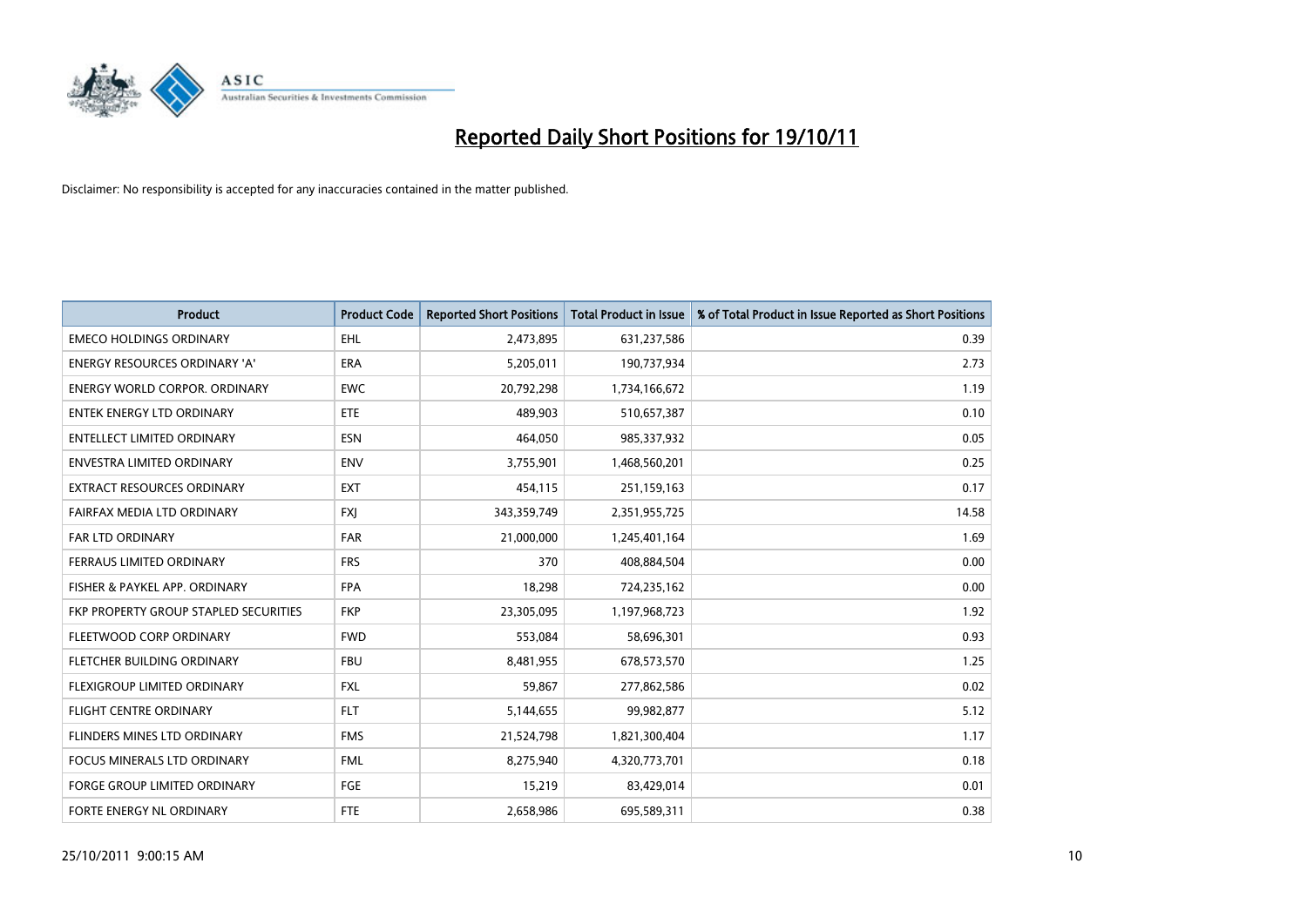

| <b>Product</b>                            | <b>Product Code</b> | <b>Reported Short Positions</b> | <b>Total Product in Issue</b> | % of Total Product in Issue Reported as Short Positions |
|-------------------------------------------|---------------------|---------------------------------|-------------------------------|---------------------------------------------------------|
| <b>FORTESCUE METALS GRP ORDINARY</b>      | <b>FMG</b>          | 56,227,775                      | 3,113,798,659                 | 1.78                                                    |
| <b>FOSTER'S GROUP ORDINARY</b>            | FGL                 | 10,443,681                      | 1,941,514,539                 | 0.51                                                    |
| FTD CORPORATION ORDINARY                  | <b>FTD</b>          | 8,088                           | 36,474,593                    | 0.02                                                    |
| FUNTASTIC LIMITED ORDINARY                | <b>FUN</b>          | 322,528                         | 340,997,682                   | 0.09                                                    |
| <b>G.U.D. HOLDINGS ORDINARY</b>           | <b>GUD</b>          | 456,719                         | 70,107,387                    | 0.63                                                    |
| <b>GALAXY RESOURCES ORDINARY</b>          | <b>GXY</b>          | 2,620,933                       | 323,327,000                   | 0.80                                                    |
| <b>GEODYNAMICS LIMITED ORDINARY</b>       | GDY                 | 86.812                          | 337,084,174                   | 0.03                                                    |
| <b>GINDALBIE METALS LTD ORDINARY</b>      | <b>GBG</b>          | 25,425,159                      | 1,135,565,349                 | 2.24                                                    |
| <b>GLOBAL MINING ORDINARY</b>             | <b>GMI</b>          | 8,951                           | 184,894,556                   | 0.00                                                    |
| <b>GLOUCESTER COAL ORDINARY</b>           | GCL                 | 1,603,621                       | 202,905,967                   | 0.79                                                    |
| <b>GME RESOURCES LTD ORDINARY</b>         | <b>GME</b>          | 800                             | 322,635,902                   | 0.00                                                    |
| <b>GOLD ONE INT LTD ORDINARY</b>          | GDO                 | 1,483,756                       | 809,004,592                   | 0.18                                                    |
| <b>GOLD ROAD RES LTD ORDINARY</b>         | <b>GOR</b>          | 1,435,783                       | 364,650,665                   | 0.39                                                    |
| <b>GOLDEN WEST RESOURCE ORDINARY</b>      | <b>GWR</b>          | 1.617                           | 192,082,567                   | 0.00                                                    |
| <b>GOODMAN FIELDER. DEFERRED</b>          | <b>GFFN</b>         | 136,068                         | 143,790,254                   | 0.09                                                    |
| <b>GOODMAN FIELDER, ORDINARY</b>          | GFF                 | 66,104,511                      | 1,793,843,797                 | 3.68                                                    |
| <b>GOODMAN GROUP STAPLED US PROHIBIT.</b> | <b>GMG</b>          | 36,058,527                      | 7,394,907,651                 | 0.46                                                    |
| <b>GPT GROUP STAPLED SEC.</b>             | <b>GPT</b>          | 15,961,729                      | 1,836,242,729                 | 0.87                                                    |
| <b>GRAINCORP LIMITED A CLASS ORDINARY</b> | <b>GNC</b>          | 409,440                         | 198,318,900                   | 0.19                                                    |
| <b>GRANGE RESOURCES, ORDINARY</b>         | <b>GRR</b>          | 120.460                         | 1,153,937,134                 | 0.00                                                    |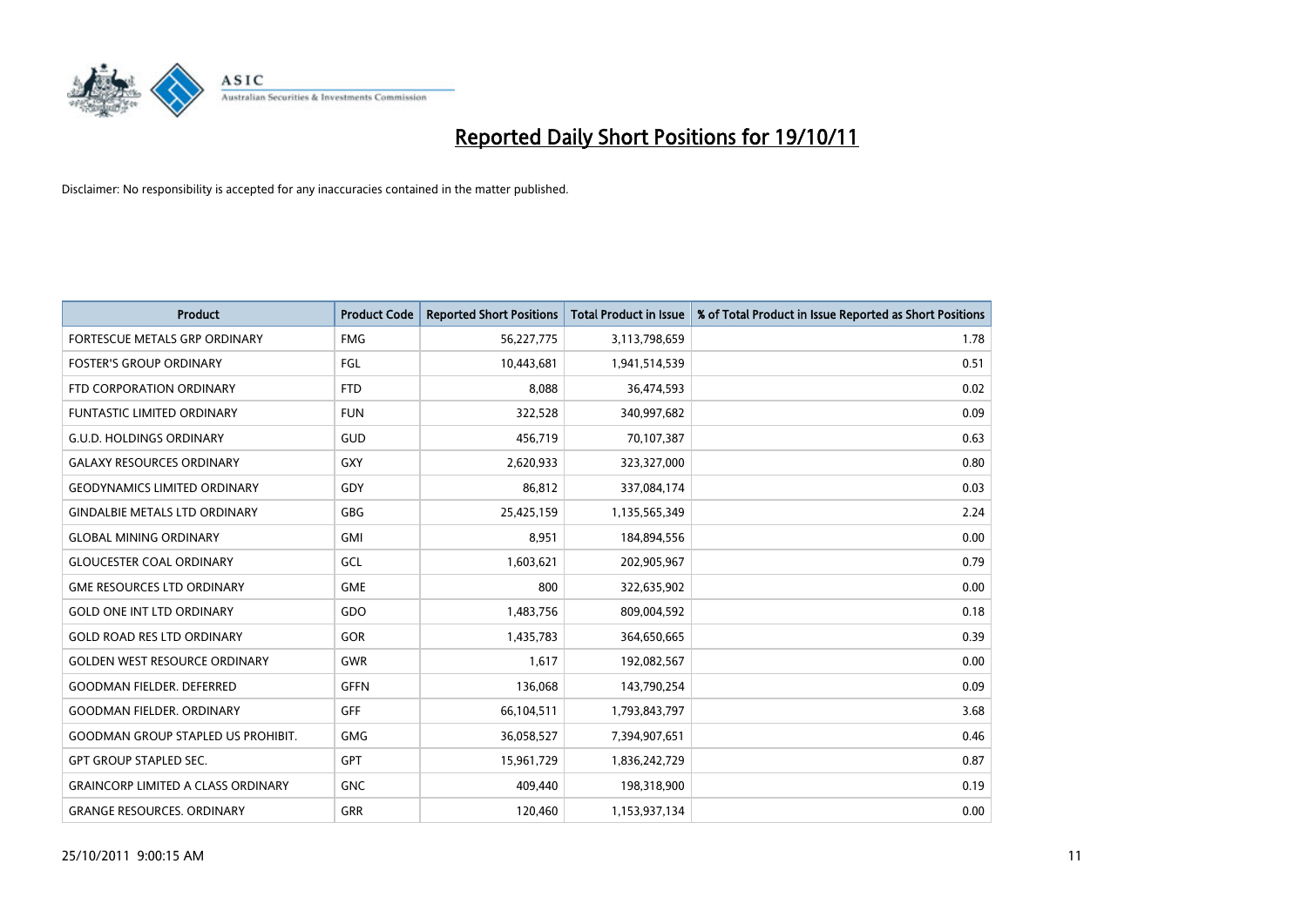

| <b>Product</b>                        | <b>Product Code</b> | <b>Reported Short Positions</b> | <b>Total Product in Issue</b> | % of Total Product in Issue Reported as Short Positions |
|---------------------------------------|---------------------|---------------------------------|-------------------------------|---------------------------------------------------------|
| <b>GREENCAP LIMITED ORDINARY</b>      | GCG                 |                                 | 262,515,385                   | 0.00                                                    |
| <b>GREENLAND MIN EN LTD ORDINARY</b>  | GGG                 | 2,939,767                       | 410,407,582                   | 0.70                                                    |
| <b>GRYPHON MINERALS LTD ORDINARY</b>  | GRY                 | 1,766,739                       | 300,122,058                   | 0.58                                                    |
| <b>GUILDFORD COAL LTD ORDINARY</b>    | <b>GUF</b>          | 2,243,336                       | 219,654,168                   | 1.03                                                    |
| <b>GUINNESS PEAT GROUP. CDI 1:1</b>   | <b>GPG</b>          | 54                              | 266,628,162                   | 0.00                                                    |
| <b>GUNNS LIMITED ORDINARY</b>         | <b>GNS</b>          | 42,470,641                      | 848,401,559                   | 4.99                                                    |
| <b>GWA GROUP LTD ORDINARY</b>         | <b>GWA</b>          | 10,172,884                      | 301,525,014                   | 3.39                                                    |
| HARVEY NORMAN ORDINARY                | <b>HVN</b>          | 57,003,764                      | 1,062,316,784                 | 5.36                                                    |
| HASTIE GROUP LIMITED ORDINARY         | <b>HST</b>          | 1,973,029                       | 1,369,040,011                 | 0.13                                                    |
| HASTINGS DIVERSIFIED STAPLED SECURITY | <b>HDF</b>          | 3,861,523                       | 530,001,072                   | 0.73                                                    |
| HEARTWARE INT INC CDI 35:1            | <b>HIN</b>          | 272,008                         | 48,598,550                    | 0.56                                                    |
| <b>HENDERSON GROUP CDI 1:1</b>        | <b>HGG</b>          | 10,281,372                      | 642,886,460                   | 1.58                                                    |
| HFA HOLDINGS LIMITED ORDINARY         | <b>HFA</b>          | 8,273                           | 117,332,831                   | 0.00                                                    |
| <b>HIGHLANDS PACIFIC ORDINARY</b>     | HIG                 | 2,415,464                       | 686,082,148                   | 0.35                                                    |
| HILLGROVE RES LTD ORDINARY            | <b>HGO</b>          | 1,725,861                       | 793,698,575                   | 0.22                                                    |
| HILLS HOLDINGS LTD ORDINARY           | HIL                 | 3,948,477                       | 247,928,145                   | 1.58                                                    |
| HORIZON OIL LIMITED ORDINARY          | <b>HZN</b>          | 15,690,117                      | 1,130,811,515                 | 1.39                                                    |
| HUNNU COAL LIMITED ORDINARY           | <b>HUN</b>          | 22,811                          | 218,565,002                   | 0.01                                                    |
| <b>IINET LIMITED ORDINARY</b>         | <b>IIN</b>          | 662,924                         | 149,717,226                   | 0.43                                                    |
| ILUKA RESOURCES ORDINARY              | ILU                 | 5,330,875                       | 418,700,517                   | 1.25                                                    |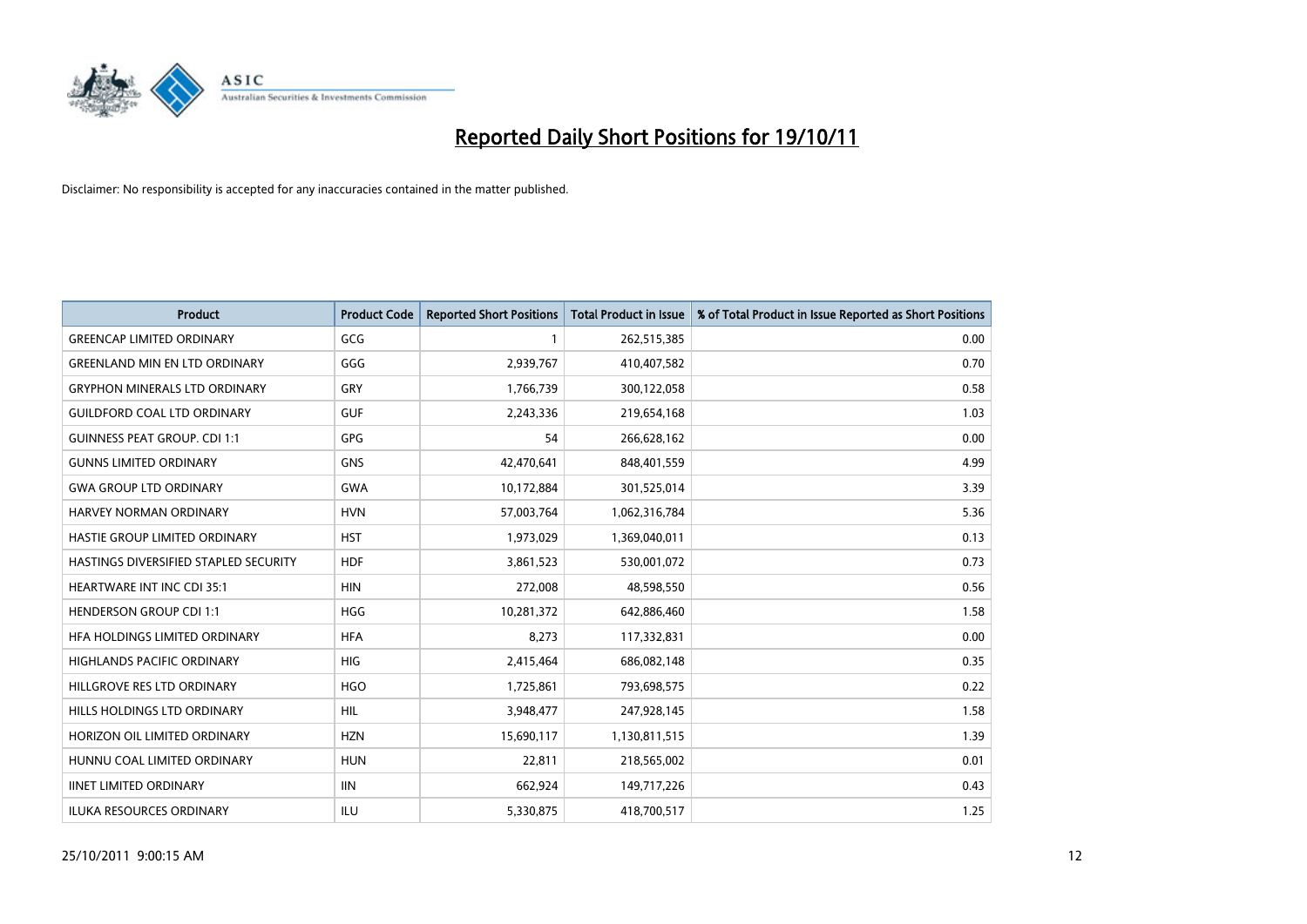

| <b>Product</b>                                | <b>Product Code</b> | <b>Reported Short Positions</b> | <b>Total Product in Issue</b> | % of Total Product in Issue Reported as Short Positions |
|-----------------------------------------------|---------------------|---------------------------------|-------------------------------|---------------------------------------------------------|
| <b>IMDEX LIMITED ORDINARY</b>                 | <b>IMD</b>          | 974,507                         | 204,447,435                   | 0.46                                                    |
| IMF (AUSTRALIA) LTD ORDINARY                  | <b>IMF</b>          | 347,984                         | 123,828,193                   | 0.27                                                    |
| <b>IMX RESOURCES LTD ORDINARY</b>             | <b>IXR</b>          | 20,000                          | 262,612,803                   | 0.01                                                    |
| <b>INCITEC PIVOT ORDINARY</b>                 | <b>IPL</b>          | 519,445                         | 1,628,730,107                 | 0.01                                                    |
| <b>INDEPENDENCE GROUP ORDINARY</b>            | <b>IGO</b>          | 4,586,974                       | 202,907,135                   | 2.24                                                    |
| INDOPHIL RESOURCES ORDINARY                   | <b>IRN</b>          | 1,442,684                       | 995,437,860                   | 0.15                                                    |
| <b>INDUSTREA LIMITED ORDINARY</b>             | <b>IDL</b>          | 1,038,550                       | 364,733,566                   | 0.27                                                    |
| <b>INFIGEN ENERGY STAPLED SECURITIES</b>      | <b>IFN</b>          | 5,188,008                       | 762,265,972                   | 0.69                                                    |
| ING RE COM GROUP STAPLED SECURITIES           | <b>ILF</b>          | 3,583                           | 441,029,194                   | 0.00                                                    |
| <b>INSURANCE AUSTRALIA ORDINARY</b>           | IAG                 | 7,339,923                       | 2,079,034,021                 | 0.34                                                    |
| <b>INTEGRA MINING LTD, ORDINARY</b>           | <b>IGR</b>          | 5,160,157                       | 843,743,881                   | 0.60                                                    |
| <b>INTREPID MINES ORDINARY</b>                | <b>IAU</b>          | 2,217,120                       | 522,374,199                   | 0.42                                                    |
| <b>INVESTA OFFICE FUND STAPLED SECURITIES</b> | <b>IOF</b>          | 7,341,297                       | 2,657,463,999                 | 0.27                                                    |
| <b>INVOCARE LIMITED ORDINARY</b>              | <b>IVC</b>          | 763,852                         | 110,030,298                   | 0.69                                                    |
| <b>IOOF HOLDINGS LTD ORDINARY</b>             | <b>IFL</b>          | 640,987                         | 229,794,395                   | 0.27                                                    |
| <b>IRESS MARKET TECH. ORDINARY</b>            | <b>IRE</b>          | 113,552                         | 127,036,010                   | 0.08                                                    |
| <b>IRON ORE HOLDINGS ORDINARY</b>             | <b>IOH</b>          | 30,693                          | 166,087,005                   | 0.02                                                    |
| ISHARES MSCI AUS 200 ISHARES MSCI AUS 200     | IOZ                 | 75,526                          | 2,326,394                     | 3.25                                                    |
| ISHARES S&P HIGH DIV ISHARES S&P HIGH DIV     | <b>IHD</b>          | 91,261                          | 2,201,253                     | 4.15                                                    |
| ISHARES SMALL ORDS ISHARES SMALL ORDS         | <b>ISO</b>          | 735,336                         | 5,401,916                     | 13.61                                                   |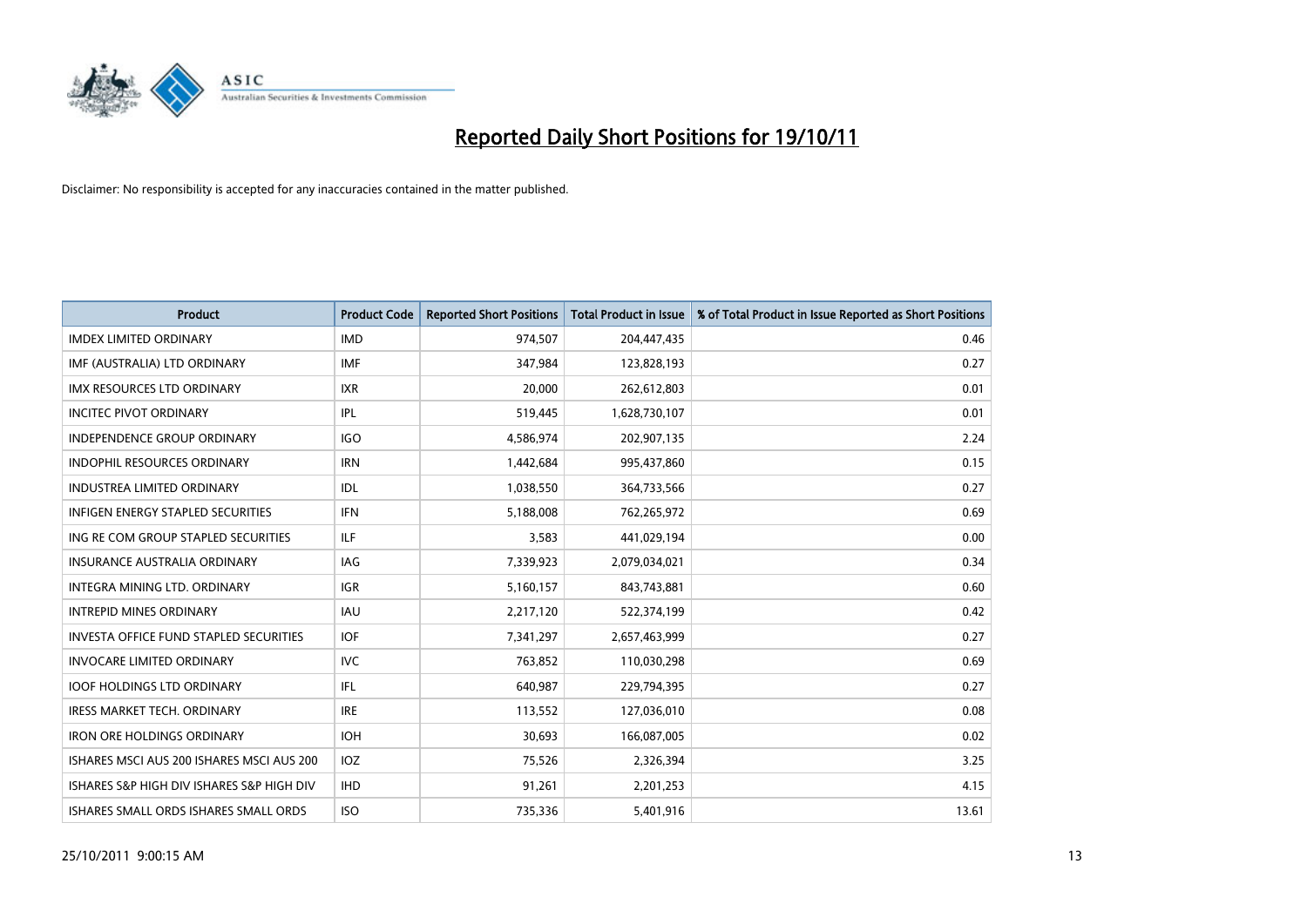

| <b>Product</b>                           | <b>Product Code</b> | <b>Reported Short Positions</b> | <b>Total Product in Issue</b> | % of Total Product in Issue Reported as Short Positions |
|------------------------------------------|---------------------|---------------------------------|-------------------------------|---------------------------------------------------------|
| <b>IVANHOE AUSTRALIA ORDINARY</b>        | <b>IVA</b>          | 668,907                         | 484,165,340                   | 0.13                                                    |
| JAMES HARDIE INDUST CHESS DEPOSITARY INT | <b>IHX</b>          | 23,340,646                      | 435,640,582                   | 5.35                                                    |
| <b>JAMESON RESOURCES ORDINARY</b>        | <b>JAL</b>          | 1,600,000                       | 95,828,865                    | 1.67                                                    |
| <b>IB HI-FI LIMITED ORDINARY</b>         | <b>IBH</b>          | 18,303,107                      | 98,756,791                    | 18.53                                                   |
| <b>IUPITER MINES ORDINARY</b>            | <b>IMS</b>          | 4,437                           | 1,561,235,037                 | 0.00                                                    |
| <b>KAGARA LTD ORDINARY</b>               | KZL                 | 9,965,335                       | 718,068,836                   | 1.37                                                    |
| KAROON GAS AUSTRALIA ORDINARY            | <b>KAR</b>          | 4,198,369                       | 221,420,769                   | 1.86                                                    |
| KATHMANDU HOLD LTD ORDINARY              | <b>KMD</b>          | 2,050,609                       | 200,000,000                   | 1.02                                                    |
| KEYBRIDGE CAPITAL ORDINARY               | <b>KBC</b>          | 5,999                           | 172,070,564                   | 0.00                                                    |
| KIMBERLEY METALS LTD ORDINARY            | <b>KBL</b>          | 1,820                           | 164,752,978                   | 0.00                                                    |
| KINGSGATE CONSOLID. ORDINARY             | <b>KCN</b>          | 1,891,356                       | 139,039,834                   | 1.35                                                    |
| KINGSROSE MINING LTD ORDINARY            | <b>KRM</b>          | 1,055,681                       | 267,323,726                   | 0.39                                                    |
| LEIGHTON HOLDINGS ORDINARY               | LEI                 | 9,455,594                       | 336,515,596                   | 2.77                                                    |
| LEND LEASE GROUP UNIT/ORD STAPLED        | LLC                 | 2,814,959                       | 571,804,090                   | 0.49                                                    |
| LINC ENERGY LTD ORDINARY                 | <b>LNC</b>          | 6,479,362                       | 503,418,900                   | 1.29                                                    |
| LIQUEFIED NATURAL ORDINARY               | <b>LNG</b>          | 370,140                         | 267,699,015                   | 0.14                                                    |
| <b>LYNAS CORPORATION ORDINARY</b>        | <b>LYC</b>          | 90,041,319                      | 1,713,846,913                 | 5.27                                                    |
| M2 TELECOMMUNICATION ORDINARY            | <b>MTU</b>          | 279,215                         | 123,810,285                   | 0.21                                                    |
| MACARTHUR COAL ORDINARY                  | <b>MCC</b>          | 549,812                         | 302,092,343                   | 0.16                                                    |
| <b>MACMAHON HOLDINGS ORDINARY</b>        | <b>MAH</b>          | 4,012,314                       | 738,631,705                   | 0.53                                                    |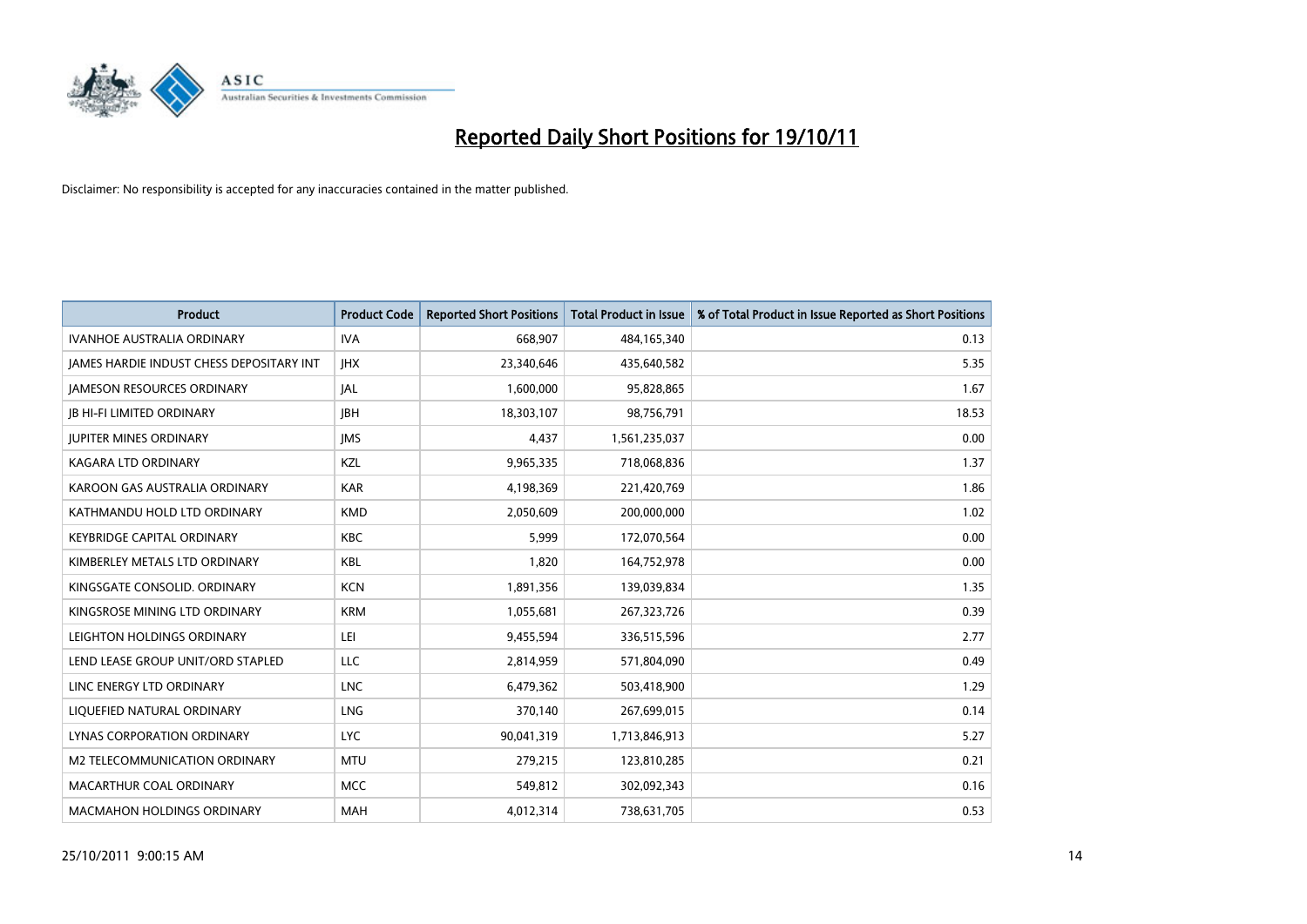

| <b>Product</b>                        | <b>Product Code</b> | <b>Reported Short Positions</b> | <b>Total Product in Issue</b> | % of Total Product in Issue Reported as Short Positions |
|---------------------------------------|---------------------|---------------------------------|-------------------------------|---------------------------------------------------------|
| MACQ ATLAS ROADS GRP ORDINARY STAPLED | <b>MOA</b>          | 13,536,659                      | 464,279,594                   | 2.92                                                    |
| MACQUARIE GROUP LTD ORDINARY          | <b>MOG</b>          | 5,591,003                       | 348,285,032                   | 1.56                                                    |
| MAP GROUP STAPLED US PROHIBIT.        | <b>MAP</b>          | 5,830,262                       | 1,861,210,782                 | 0.29                                                    |
| MATRIX C & E LTD ORDINARY             | <b>MCE</b>          | 296,856                         | 77,081,507                    | 0.37                                                    |
| MCMILLAN SHAKESPEARE ORDINARY         | <b>MMS</b>          | 32,949                          | 68,317,790                    | 0.04                                                    |
| MCPHERSON'S LTD ORDINARY              | <b>MCP</b>          | 14,050                          | 72,401,758                    | 0.02                                                    |
| MEDUSA MINING LTD ORDINARY            | <b>MML</b>          | 718,010                         | 188,827,911                   | 0.38                                                    |
| MELBOURNE IT LIMITED ORDINARY         | <b>MLB</b>          | 136,142                         | 80,662,621                    | 0.17                                                    |
| MEO AUSTRALIA LTD ORDINARY            | <b>MEO</b>          | 332,510                         | 539,913,260                   | 0.06                                                    |
| <b>MERMAID MARINE ORDINARY</b>        | <b>MRM</b>          | 1,214,053                       | 217,718,357                   | 0.55                                                    |
| MESOBLAST LIMITED ORDINARY            | <b>MSB</b>          | 5,827,008                       | 280,425,258                   | 2.07                                                    |
| <b>METALS X LIMITED ORDINARY</b>      | <b>MLX</b>          | 326,940                         | 1,340,453,375                 | 0.03                                                    |
| METCASH LIMITED ORDINARY              | <b>MTS</b>          | 30,048,135                      | 771,343,008                   | 3.90                                                    |
| METGASCO LIMITED ORDINARY             | <b>MEL</b>          | 235,435                         | 337,396,221                   | 0.07                                                    |
| METMINCO LIMITED ORDINARY             | <b>MNC</b>          | 739,040                         | 1,462,616,146                 | 0.05                                                    |
| METROCOAL LIMITED ORDINARY            | <b>MTE</b>          | 72,697                          | 102,123,663                   | 0.07                                                    |
| MHM METALS LIMITED ORDINARY           | <b>MHM</b>          | 231,877                         | 102,334,203                   | 0.23                                                    |
| MICLYN EXP OFFSHR ORDINARY            | <b>MIO</b>          | 19,801                          | 274,618,684                   | 0.01                                                    |
| MILLENNIUM MIN LTD ORDINARY           | <b>MOY</b>          | 4,138,400                       | 2,999,828,232                 | 0.14                                                    |
| MINARA RESOURCES ORDINARY             | <b>MRE</b>          | 226,325                         | 1,169,424,487                 | 0.03                                                    |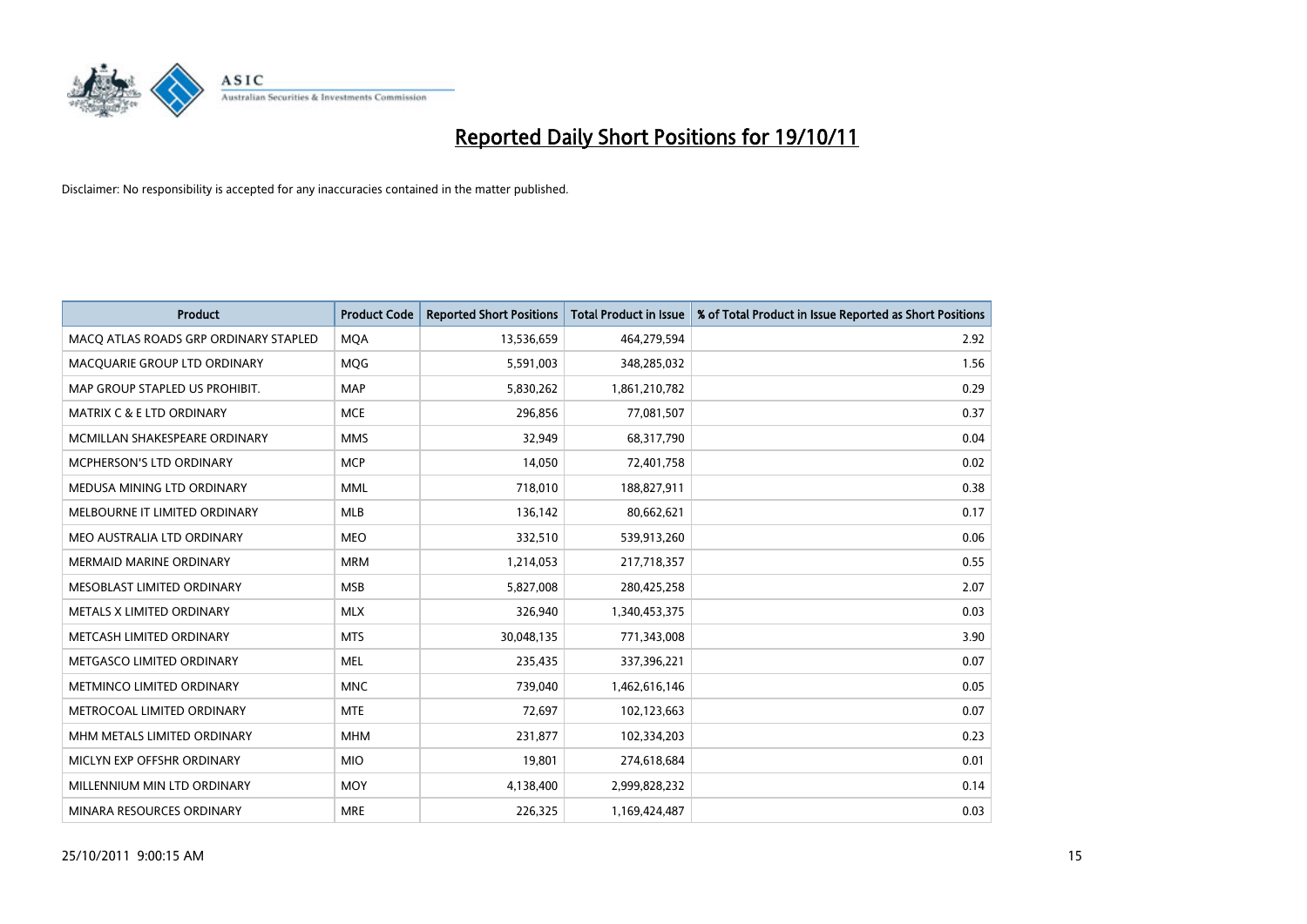

| <b>Product</b>                     | <b>Product Code</b> | <b>Reported Short Positions</b> | <b>Total Product in Issue</b> | % of Total Product in Issue Reported as Short Positions |
|------------------------------------|---------------------|---------------------------------|-------------------------------|---------------------------------------------------------|
| MINCOR RESOURCES NL ORDINARY       | <b>MCR</b>          | 1,285,925                       | 196,645,804                   | 0.65                                                    |
| MINEMAKERS LIMITED ORDINARY        | <b>MAK</b>          | 44,227                          | 227,003,950                   | 0.02                                                    |
| MINERAL DEPOSITS ORDINARY          | <b>MDL</b>          | 496,826                         | 83,538,786                    | 0.58                                                    |
| MINERAL RESOURCES. ORDINARY        | <b>MIN</b>          | 730,271                         | 183,884,367                   | 0.39                                                    |
| MIRABELA NICKEL LTD ORDINARY       | <b>MBN</b>          | 14,713,548                      | 491,781,237                   | 2.99                                                    |
| MIRVAC GROUP STAPLED SECURITIES    | <b>MGR</b>          | 37,447,017                      | 3,416,924,188                 | 1.06                                                    |
| <b>MOLOPO ENERGY LTD ORDINARY</b>  | <b>MPO</b>          | 1,768,257                       | 245,579,810                   | 0.72                                                    |
| MOLY MINES LIMITED ORDINARY        | <b>MOL</b>          | 15,067                          | 384,893,989                   | 0.00                                                    |
| <b>MONADELPHOUS GROUP ORDINARY</b> | <b>MND</b>          | 1,513,720                       | 88,674,327                    | 1.71                                                    |
| MORTGAGE CHOICE LTD ORDINARY       | <b>MOC</b>          | 292,648                         | 119,948,255                   | 0.24                                                    |
| <b>MOUNT GIBSON IRON ORDINARY</b>  | <b>MGX</b>          | 16,207,016                      | 1,082,570,693                 | 1.49                                                    |
| MULTIPLEX SITES SITES              | <b>MXUPA</b>        | 22                              | 4,500,000                     | 0.00                                                    |
| MURCHISON METALS LTD ORDINARY      | <b>MMX</b>          | 18,449,820                      | 437,354,555                   | 4.22                                                    |
| <b>MYER HOLDINGS LTD ORDINARY</b>  | <b>MYR</b>          | 54,251,676                      | 583,384,551                   | 9.27                                                    |
| <b>MYSTATE LIMITED ORDINARY</b>    | <b>MYS</b>          | 1,400                           | 67,463,454                    | 0.00                                                    |
| NANOSONICS LIMITED ORDINARY        | <b>NAN</b>          | 94                              | 230,528,535                   | 0.00                                                    |
| NATIONAL AUST. BANK ORDINARY       | <b>NAB</b>          | 23,981,548                      | 2,201,188,437                 | 1.06                                                    |
| NATURAL FUEL LIMITED ORDINARY      | <b>NFL</b>          |                                 | 1,121,912                     | 0.00                                                    |
| NAVITAS LIMITED ORDINARY           | <b>NVT</b>          | 2,498,782                       | 375,318,628                   | 0.66                                                    |
| NEPTUNE MARINE ORDINARY            | <b>NMS</b>          | 182,253                         | 1,748,545,632                 | 0.01                                                    |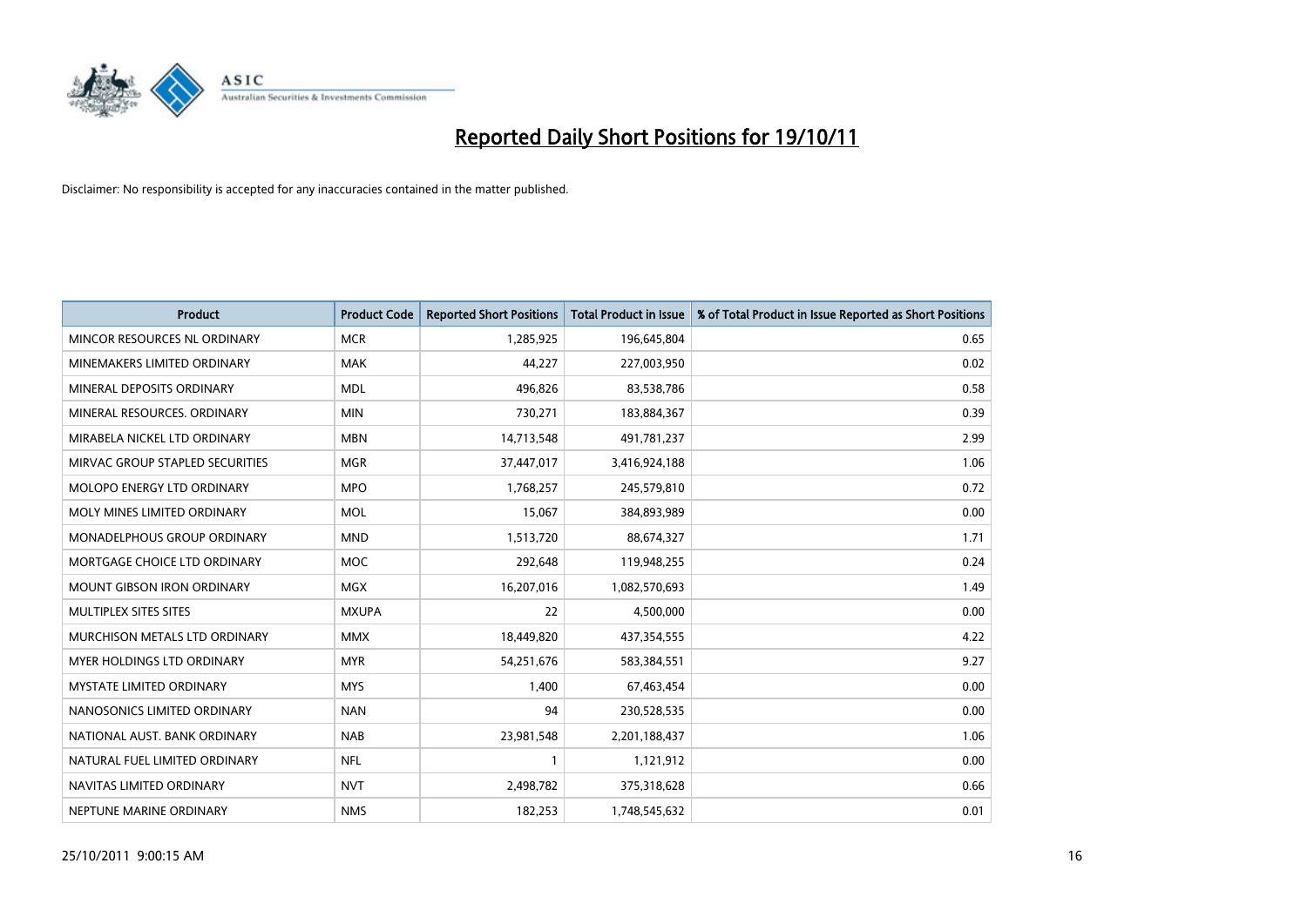

| <b>Product</b>                        | <b>Product Code</b> | <b>Reported Short Positions</b> | <b>Total Product in Issue</b> | % of Total Product in Issue Reported as Short Positions |
|---------------------------------------|---------------------|---------------------------------|-------------------------------|---------------------------------------------------------|
| NEW HOPE CORPORATION ORDINARY         | NHC                 | 700,700                         | 830,230,549                   | 0.08                                                    |
| NEWCREST MINING ORDINARY              | <b>NCM</b>          | 2,139,557                       | 765,000,000                   | 0.24                                                    |
| NEWS CORP A NON-VOTING CDI            | <b>NWSLV</b>        | 4,697,186                       | 1,739,374,679                 | 0.27                                                    |
| NEWS CORP B VOTING CDI                | <b>NWS</b>          | 3,637,459                       | 798,520,953                   | 0.46                                                    |
| NEXBIS LIMITED ORDINARY               | <b>NBS</b>          | 63,733                          | 798,356,704                   | 0.01                                                    |
| NEXTDC LIMITED ORDINARY               | <b>NXT</b>          | 22,857                          | 123,533,558                   | 0.02                                                    |
| NEXUS ENERGY LIMITED ORDINARY         | <b>NXS</b>          | 6,548,855                       | 1,326,697,820                 | 0.49                                                    |
| NIB HOLDINGS LIMITED ORDINARY         | <b>NHF</b>          | 104,911                         | 466,733,110                   | 0.02                                                    |
| NIDO PETROLEUM ORDINARY               | <b>NDO</b>          | 517,079                         | 1,389,163,151                 | 0.04                                                    |
| NOBLE MINERAL RES ORDINARY            | <b>NMG</b>          | 3,619,038                       | 522,308,820                   | 0.69                                                    |
| NORTHERN IRON LTD ORDINARY            | <b>NFE</b>          | 893,058                         | 336,084,863                   | 0.25                                                    |
| NRW HOLDINGS LIMITED ORDINARY         | <b>NWH</b>          | 478,687                         | 278,888,011                   | 0.15                                                    |
| NUCOAL RESOURCES NL ORDINARY          | <b>NCR</b>          | 74,700                          | 441,129,875                   | 0.02                                                    |
| NUFARM LIMITED ORDINARY               | <b>NUF</b>          | 4,003,575                       | 261,833,005                   | 1.52                                                    |
| OAKTON LIMITED ORDINARY               | <b>OKN</b>          | 646,992                         | 93,800,235                    | 0.69                                                    |
| OCEANAGOLD CORP. CHESS DEPOSITARY INT | <b>OGC</b>          | 419,670                         | 262,609,273                   | 0.15                                                    |
| OCEANIA CAPITAL LTD ORDINARY          | <b>OCP</b>          | 2,500                           | 91,921,295                    | 0.00                                                    |
| OIL SEARCH LTD ORDINARY               | <b>OSH</b>          | 9,584,841                       | 1,325,155,171                 | 0.70                                                    |
| OM HOLDINGS LIMITED ORDINARY          | <b>OMH</b>          | 10,523,440                      | 504,105,150                   | 2.07                                                    |
| <b>ONESTEEL LIMITED ORDINARY</b>      | OST                 | 25,766,593                      | 1,342,393,583                 | 1.92                                                    |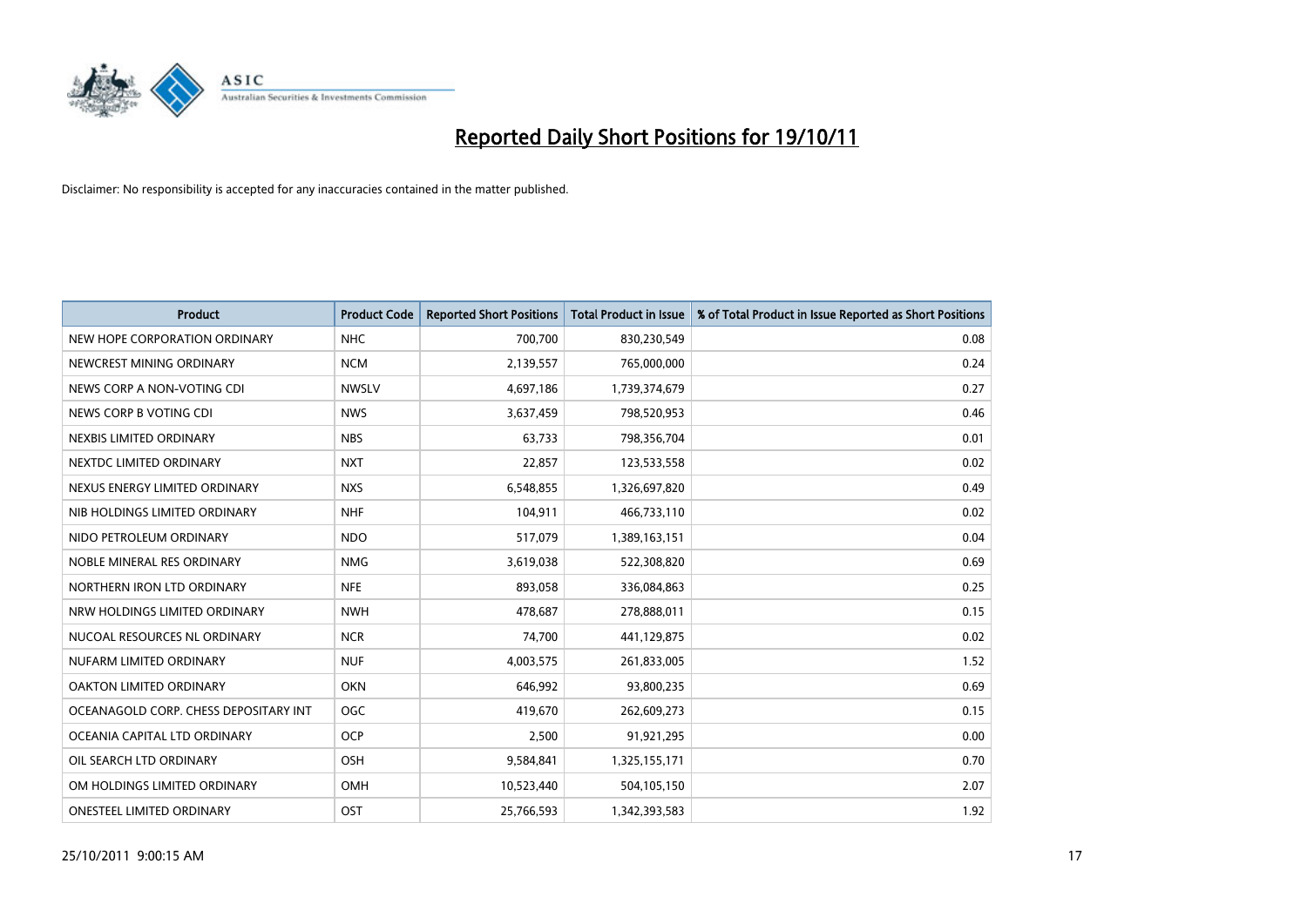

| <b>Product</b>                | <b>Product Code</b> | <b>Reported Short Positions</b> | <b>Total Product in Issue</b> | % of Total Product in Issue Reported as Short Positions |
|-------------------------------|---------------------|---------------------------------|-------------------------------|---------------------------------------------------------|
| ORICA LIMITED ORDINARY        | ORI                 | 2,212,524                       | 363,966,570                   | 0.58                                                    |
| ORIGIN ENERGY ORDINARY        | <b>ORG</b>          | 3,582,902                       | 1,086,067,730                 | 0.33                                                    |
| OROCOBRE LIMITED ORDINARY     | <b>ORE</b>          | 233,245                         | 103,195,029                   | 0.22                                                    |
| OROTONGROUP LIMITED ORDINARY  | <b>ORL</b>          | 5,935                           | 40,880,902                    | 0.01                                                    |
| OTTO ENERGY LIMITED ORDINARY  | <b>OEL</b>          | 109,204                         | 1,138,290,071                 | 0.01                                                    |
| OZ MINERALS ORDINARY          | OZL                 | 9,433,815                       | 323,877,514                   | 2.87                                                    |
| PACIFIC BRANDS ORDINARY       | <b>PBG</b>          | 7,893,055                       | 931,386,248                   | 0.87                                                    |
| PALADIN ENERGY LTD ORDINARY   | <b>PDN</b>          | 28,603,328                      | 835,391,964                   | 3.41                                                    |
| PANAUST LIMITED ORDINARY      | <b>PNA</b>          | 13,434,160                      | 593,892,185                   | 2.23                                                    |
| PANORAMIC RESOURCES ORDINARY  | PAN                 | 411,076                         | 207,050,710                   | 0.19                                                    |
| PAPERLINX LIMITED ORDINARY    | <b>PPX</b>          | 4,280,053                       | 609,280,761                   | 0.71                                                    |
| PAPILLON RES LTD ORDINARY     | <b>PIR</b>          | 372,256                         | 208,259,519                   | 0.17                                                    |
| PATTIES FOODS LTD ORDINARY    | PFL                 |                                 | 138,989,223                   | 0.00                                                    |
| PEAK RESOURCES ORDINARY       | <b>PEK</b>          | 20,968                          | 155,979,643                   | 0.01                                                    |
| PEET LIMITED ORDINARY         | <b>PPC</b>          | 80,124                          | 318,038,544                   | 0.02                                                    |
| PENINSULA ENERGY LTD ORDINARY | <b>PEN</b>          | 1,493,377                       | 2,135,490,443                 | 0.07                                                    |
| PERILYA LIMITED ORDINARY      | PEM                 | 324,841                         | 526,075,563                   | 0.06                                                    |
| PERPETUAL LIMITED ORDINARY    | <b>PPT</b>          | 2,732,436                       | 44,692,304                    | 6.11                                                    |
| PERSEUS MINING LTD ORDINARY   | PRU                 | 2,160,798                       | 426,717,088                   | 0.50                                                    |
| PETSEC ENERGY ORDINARY        | <b>PSA</b>          | 223,332                         | 231,283,622                   | 0.10                                                    |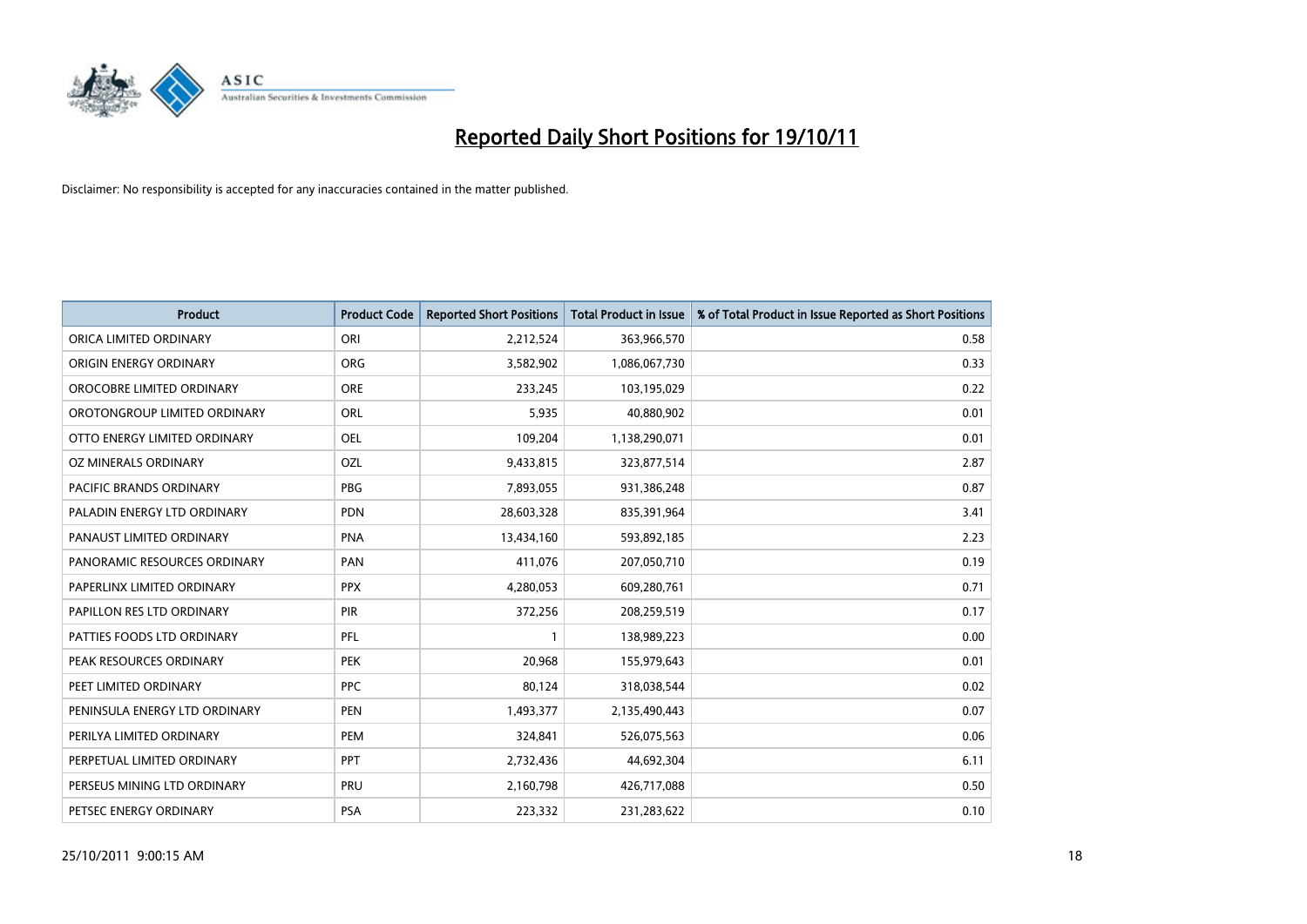

| <b>Product</b>                      | <b>Product Code</b> | <b>Reported Short Positions</b> | <b>Total Product in Issue</b> | % of Total Product in Issue Reported as Short Positions |
|-------------------------------------|---------------------|---------------------------------|-------------------------------|---------------------------------------------------------|
| PHARMAXIS LTD ORDINARY              | <b>PXS</b>          | 1,968,046                       | 229,116,309                   | 0.86                                                    |
| PHOSPHAGENICS LTD. ORDINARY         | POH                 | 1,023,767                       | 823,593,731                   | 0.12                                                    |
| PHOTON GROUP LTD ORDINARY           | PGA                 | 250,510                         | 1,540,886,866                 | 0.02                                                    |
| PLATINUM ASSET ORDINARY             | <b>PTM</b>          | 5,729,775                       | 561,347,878                   | 1.01                                                    |
| PLATINUM AUSTRALIA ORDINARY         | <b>PLA</b>          | 4,357,530                       | 417,130,039                   | 1.05                                                    |
| PLATINUM CAPITAL LTD ORDINARY       | <b>PMC</b>          |                                 | 165,756,878                   | 0.00                                                    |
| PMP LIMITED ORDINARY                | <b>PMP</b>          | 1,894                           | 329,842,473                   | 0.00                                                    |
| PORT BOUVARD LIMITED ORDINARY       | PBD                 | 6,754                           | 593,868,295                   | 0.00                                                    |
| PREMIER INVESTMENTS ORDINARY        | <b>PMV</b>          | 144,638                         | 155,062,831                   | 0.10                                                    |
| PRIMA BIOMED LTD ORDINARY           | <b>PRR</b>          | 3,298,236                       | 1,010,350,017                 | 0.33                                                    |
| PRIMARY HEALTH CARE ORDINARY        | <b>PRY</b>          | 9,182,557                       | 500,336,679                   | 1.83                                                    |
| PRIME MEDIA GRP LTD ORDINARY        | PRT                 | 2,305                           | 366,330,303                   | 0.00                                                    |
| PRIMEAG AUSTRALIA ORDINARY          | PAG                 |                                 | 266,394,444                   | 0.00                                                    |
| PROGEN PHARMACEUTIC ORDINARY        | PGL                 | 151,596                         | 24,709,097                    | 0.61                                                    |
| PROGRAMMED ORDINARY                 | <b>PRG</b>          | 531,088                         | 118,169,908                   | 0.44                                                    |
| <b>QANTAS AIRWAYS ORDINARY</b>      | QAN                 | 31,084,058                      | 2,265,123,620                 | 1.37                                                    |
| <b>OBE INSURANCE GROUP ORDINARY</b> | <b>OBE</b>          | 27,055,113                      | 1,115,545,692                 | 2.43                                                    |
| OR NATIONAL LIMITED ORDINARY        | <b>ORN</b>          | 19,856,922                      | 2,440,000,000                 | 0.81                                                    |
| <b>QUBE LOGISTICS HLDG ORDINARY</b> | <b>QUB</b>          | 336,738                         | 801,927,594                   | 0.04                                                    |
| RAMELIUS RESOURCES ORDINARY         | <b>RMS</b>          | 90,626                          | 291,773,665                   | 0.02                                                    |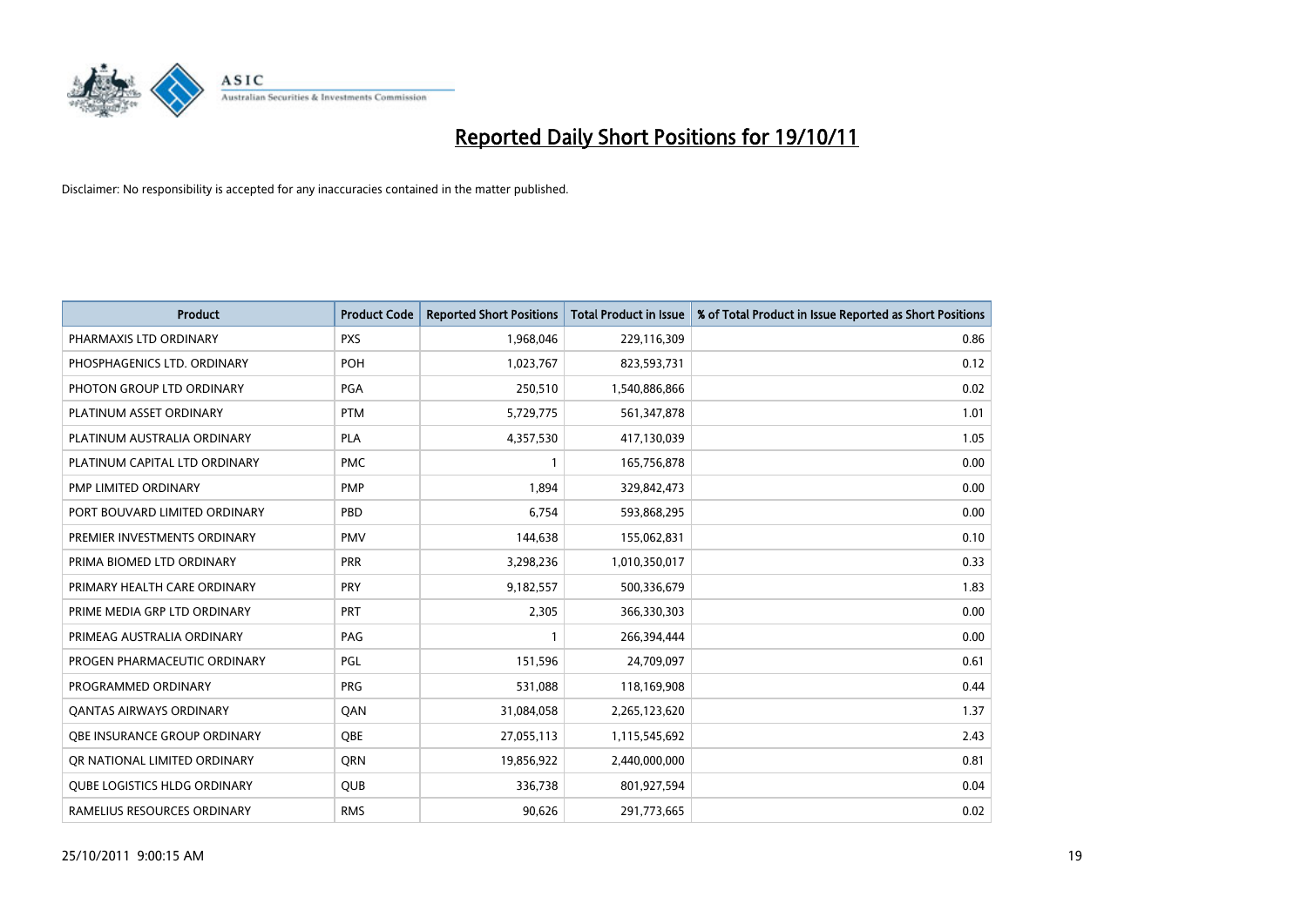

| <b>Product</b>                     | <b>Product Code</b> | <b>Reported Short Positions</b> | <b>Total Product in Issue</b> | % of Total Product in Issue Reported as Short Positions |
|------------------------------------|---------------------|---------------------------------|-------------------------------|---------------------------------------------------------|
| RAMSAY HEALTH CARE ORDINARY        | <b>RHC</b>          | 1,105,514                       | 202,081,252                   | 0.54                                                    |
| <b>RCR TOMLINSON ORDINARY</b>      | <b>RCR</b>          | 69,154                          | 133,010,172                   | 0.05                                                    |
| <b>REA GROUP ORDINARY</b>          | <b>REA</b>          | 385,535                         | 131,714,699                   | 0.29                                                    |
| RECKON LIMITED ORDINARY            | <b>RKN</b>          | 845,000                         | 133,342,006                   | 0.63                                                    |
| <b>RED 5 LIMITED ORDINARY</b>      | <b>RED</b>          | 85,243                          | 1,283,674,237                 | 0.01                                                    |
| <b>RED FORK ENERGY ORDINARY</b>    | <b>RFE</b>          | 7,696                           | 269,769,853                   | 0.00                                                    |
| REDBANK ENERGY LTD ORDINARY        | AEJ                 | 19                              | 786,287                       | 0.00                                                    |
| REED RESOURCES LTD ORDINARY        | <b>RDR</b>          | 203,916                         | 264,742,501                   | 0.07                                                    |
| <b>REGIS RESOURCES ORDINARY</b>    | <b>RRL</b>          | 868,699                         | 433,857,441                   | 0.21                                                    |
| RESMED INC CDI 10:1                | <b>RMD</b>          | 8,238,757                       | 1,556,242,300                 | 0.51                                                    |
| RESOLUTE MINING ORDINARY           | <b>RSG</b>          | 6,596,379                       | 469,031,918                   | 1.43                                                    |
| RESOURCE AND INVEST. ORDINARY      | <b>RNI</b>          | 69                              | 124,984,308                   | 0.00                                                    |
| RESOURCE GENERATION ORDINARY       | <b>RES</b>          | 241,301                         | 262,895,652                   | 0.09                                                    |
| RETAIL FOOD GROUP ORDINARY         | <b>RFG</b>          | 20,505                          | 108,219,282                   | 0.02                                                    |
| REVERSE CORP LIMITED ORDINARY      | <b>REF</b>          | 25,141                          | 92,382,175                    | 0.03                                                    |
| REX MINERALS LIMITED ORDINARY      | <b>RXM</b>          | 1,464,584                       | 153,635,519                   | 0.94                                                    |
| RHG LIMITED ORDINARY               | <b>RHG</b>          | 31,776                          | 308,483,177                   | 0.01                                                    |
| RIALTO ENERGY ORDINARY             | <b>RIA</b>          | 188,616                         | 375,006,264                   | 0.05                                                    |
| <b>RIDLEY CORPORATION ORDINARY</b> | <b>RIC</b>          | 525,855                         | 307,817,071                   | 0.18                                                    |
| RIO TINTO LIMITED ORDINARY         | <b>RIO</b>          | 22,523,347                      | 435,758,720                   | 5.13                                                    |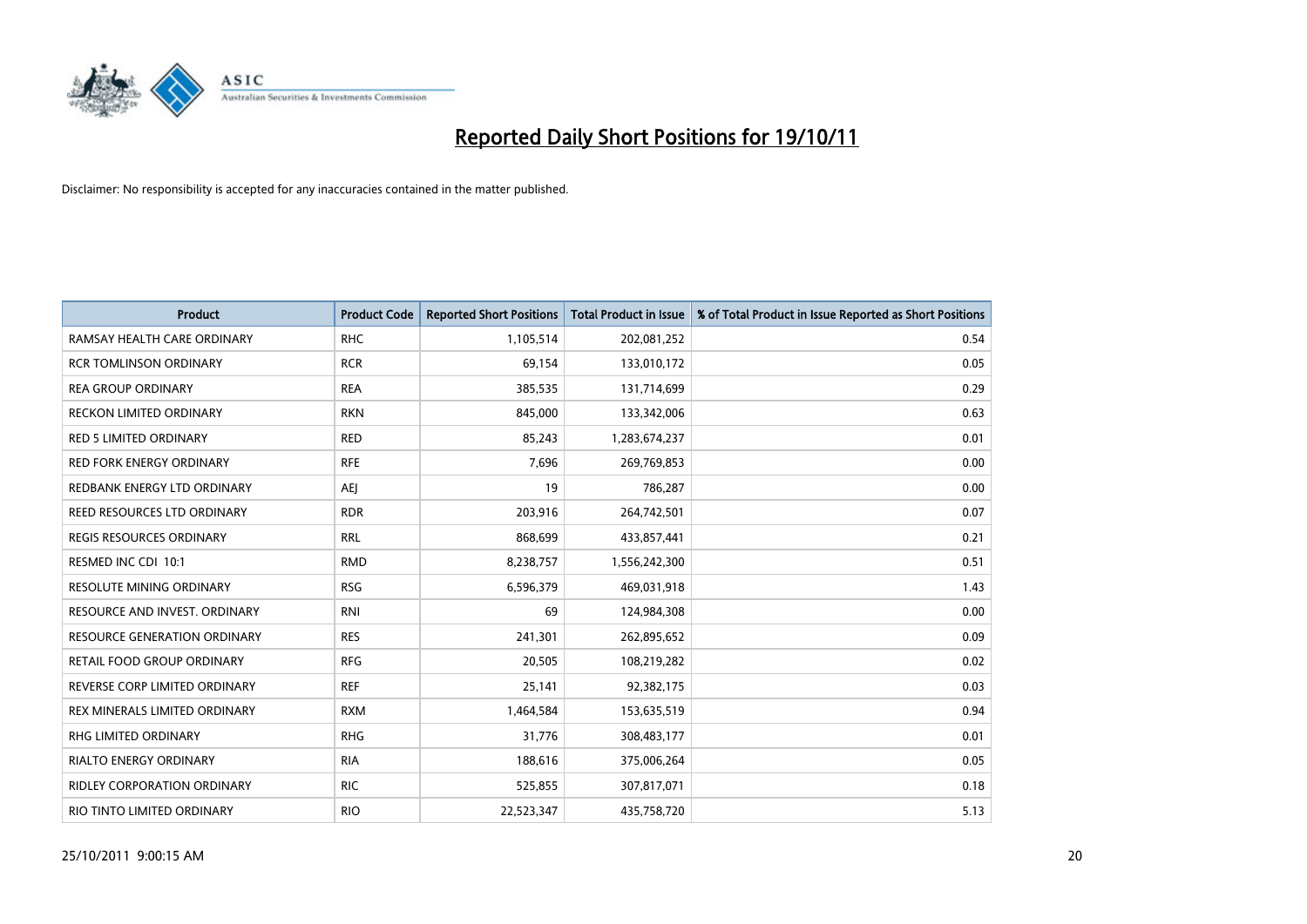

| <b>Product</b>                | <b>Product Code</b> | <b>Reported Short Positions</b> | <b>Total Product in Issue</b> | % of Total Product in Issue Reported as Short Positions |
|-------------------------------|---------------------|---------------------------------|-------------------------------|---------------------------------------------------------|
| RIVERCITY MOTORWAY STAPLED    | <b>RCY</b>          | 132,000                         | 957,010,115                   | 0.01                                                    |
| ROC OIL COMPANY ORDINARY      | <b>ROC</b>          | 820,869                         | 685,797,763                   | 0.11                                                    |
| ROYAL WOLF HOLDINGS ORDINARY  | <b>RWH</b>          | 60,000                          | 100,387,052                   | 0.06                                                    |
| SAI GLOBAL LIMITED ORDINARY   | SAI                 | 1,726,198                       | 202,176,688                   | 0.85                                                    |
| SALMAT LIMITED ORDINARY       | <b>SLM</b>          | 231,484                         | 159,802,174                   | 0.14                                                    |
| SAMSON OIL & GAS LTD ORDINARY | <b>SSN</b>          | 210,352                         | 1,750,169,370                 | 0.00                                                    |
| SANDFIRE RESOURCES ORDINARY   | <b>SFR</b>          | 1,618,916                       | 150,879,969                   | 1.07                                                    |
| <b>SANTOS LTD ORDINARY</b>    | <b>STO</b>          | 19,862,931                      | 889,615,430                   | 2.23                                                    |
| SARACEN MINERAL ORDINARY      | <b>SAR</b>          | 4,384,341                       | 566,151,415                   | 0.77                                                    |
| SEDGMAN LIMITED ORDINARY      | <b>SDM</b>          | 320,594                         | 211,993,676                   | 0.15                                                    |
| SEEK LIMITED ORDINARY         | <b>SEK</b>          | 17, 167, 557                    | 337,079,207                   | 5.10                                                    |
| SELECT HARVESTS ORDINARY      | <b>SHV</b>          | 408,436                         | 56,392,664                    | 0.72                                                    |
| SENETAS CORPORATION ORDINARY  | <b>SEN</b>          | 756,999                         | 463,105,195                   | 0.16                                                    |
| SENEX ENERGY LIMITED ORDINARY | <b>SXY</b>          | 400,000                         | 915,159,081                   | 0.04                                                    |
| SERVCORP LIMITED ORDINARY     | SRV                 | 26,183                          | 98,440,807                    | 0.03                                                    |
| SERVICE STREAM ORDINARY       | SSM                 | 344,663                         | 283,418,867                   | 0.12                                                    |
| SEVEN GROUP HOLDINGS ORDINARY | <b>SVW</b>          | 651,824                         | 306,410,281                   | 0.21                                                    |
| SEVEN WEST MEDIA LTD ORDINARY | <b>SWM</b>          | 1,756,614                       | 645,719,542                   | 0.28                                                    |
| SIGMA PHARMACEUTICAL ORDINARY | <b>SIP</b>          | 8,620,414                       | 1,178,626,572                 | 0.73                                                    |
| SILEX SYSTEMS ORDINARY        | <b>SLX</b>          | 602,728                         | 170,133,997                   | 0.35                                                    |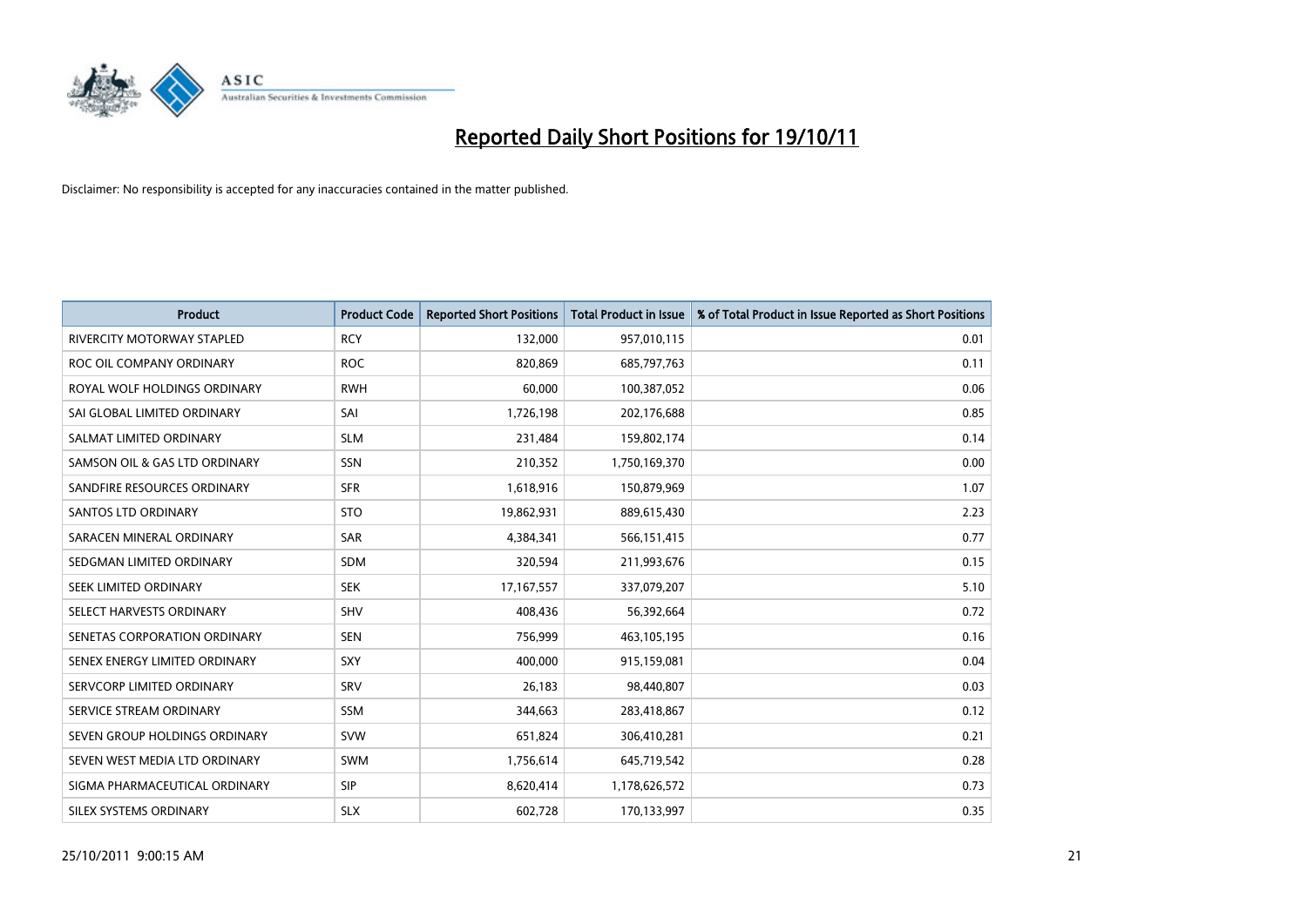

| <b>Product</b>                           | <b>Product Code</b> | <b>Reported Short Positions</b> | <b>Total Product in Issue</b> | % of Total Product in Issue Reported as Short Positions |
|------------------------------------------|---------------------|---------------------------------|-------------------------------|---------------------------------------------------------|
| SILVER LAKE RESOURCE ORDINARY            | <b>SLR</b>          | 167,499                         | 185,302,830                   | 0.10                                                    |
| SIMS METAL MGMT LTD ORDINARY             | <b>SGM</b>          | 2,765,619                       | 206,038,714                   | 1.34                                                    |
| SINGAPORE TELECOMM. CHESS DEPOSITARY INT | <b>SGT</b>          | 5,946,471                       | 181,963,571                   | 3.26                                                    |
| SIRIUS RESOURCES NL ORDINARY             | <b>SIR</b>          | 82,500                          | 137,134,586                   | 0.06                                                    |
| SKILLED GROUP LTD ORDINARY               | <b>SKE</b>          | 57,654                          | 233, 243, 776                 | 0.02                                                    |
| SKY CITY ENTERTAIN, ORDINARY             | <b>SKC</b>          | 593,124                         | 576,958,340                   | 0.10                                                    |
| SMS MANAGEMENT, ORDINARY                 | <b>SMX</b>          | 128,371                         | 68,290,180                    | 0.19                                                    |
| SONIC HEALTHCARE ORDINARY                | <b>SHL</b>          | 5,525,068                       | 389,969,875                   | 1.40                                                    |
| SOUL PATTINSON (W.H) ORDINARY            | SOL                 | 20.088                          | 238,640,580                   | 0.01                                                    |
| SOUTH BOULDER MINES ORDINARY             | <b>STB</b>          | 60,056                          | 87,115,688                    | 0.07                                                    |
| SP AUSNET STAPLED SECURITIES             | <b>SPN</b>          | 4,737,008                       | 2,850,932,204                 | 0.16                                                    |
| SPARK INFRASTRUCTURE STAPLED NOTE & UNIT | SKI                 | 16,538,421                      | 1,326,734,264                 | 1.24                                                    |
| SPDR 200 FUND ETF UNITS                  | <b>STW</b>          | 8                               | 52,578,556                    | 0.00                                                    |
| SPECIALTY FASHION ORDINARY               | <b>SFH</b>          | 643,808                         | 192,086,121                   | 0.34                                                    |
| SPOTLESS GROUP LTD ORDINARY              | <b>SPT</b>          | 701,369                         | 265,454,407                   | 0.25                                                    |
| ST BARBARA LIMITED ORDINARY              | <b>SBM</b>          | 8,587,097                       | 325,615,389                   | 2.61                                                    |
| STAGING CONNECTIONS ORDINARY             | <b>STG</b>          | 2,917,189                       | 78,317,726                    | 3.72                                                    |
| STANMORE COAL LTD ORDINARY               | <b>SMR</b>          | 110,047                         | 89,791,402                    | 0.12                                                    |
| STARPHARMA HOLDINGS ORDINARY             | <b>SPL</b>          | 1,375,319                       | 248,026,578                   | 0.55                                                    |
| STH AMERICAN COR LTD ORDINARY            | SAY                 | 9,200                           | 257,785,604                   | 0.00                                                    |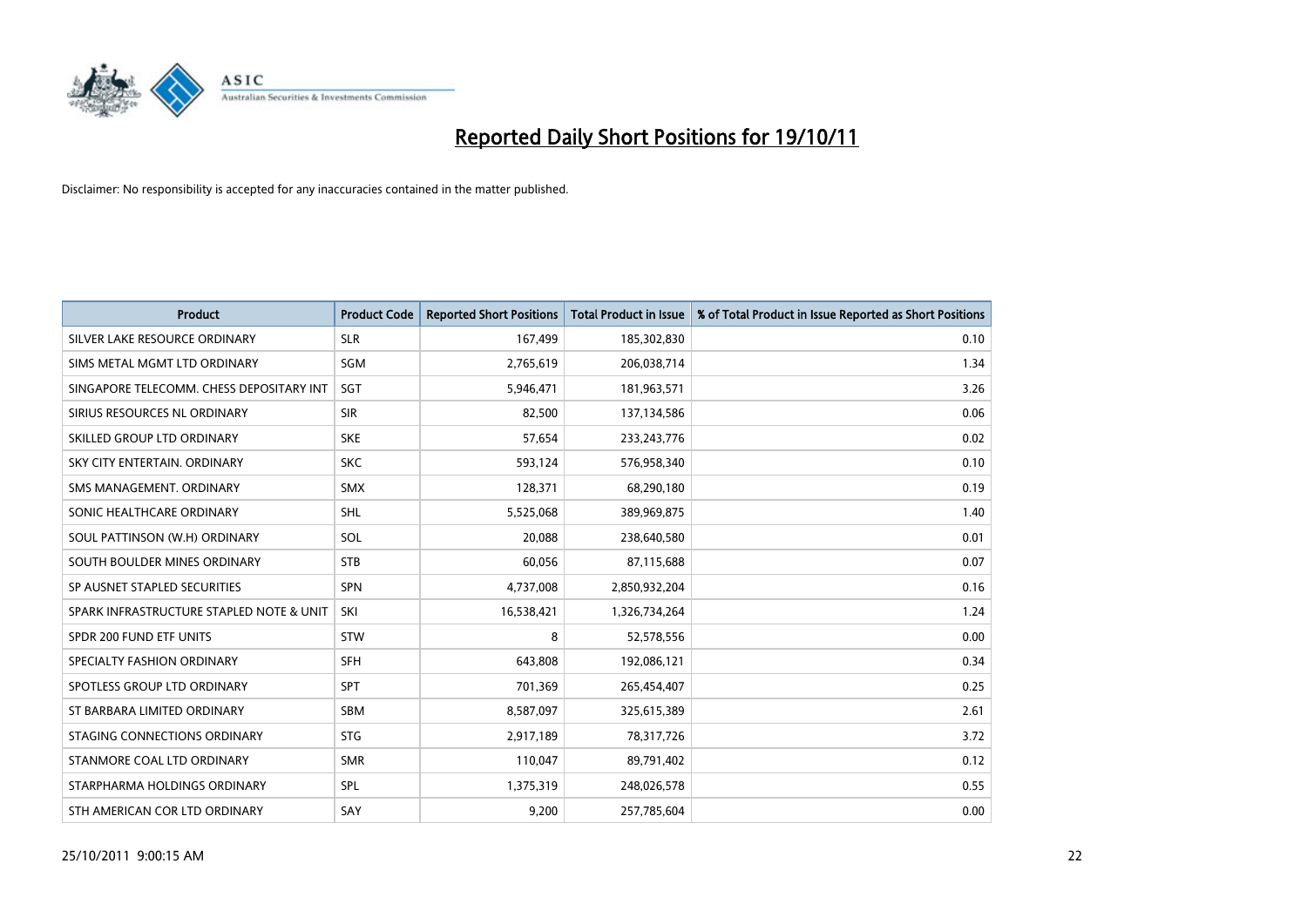

| <b>Product</b>                      | <b>Product Code</b> | <b>Reported Short Positions</b> | <b>Total Product in Issue</b> | % of Total Product in Issue Reported as Short Positions |
|-------------------------------------|---------------------|---------------------------------|-------------------------------|---------------------------------------------------------|
| STH CRS ELECT ENGNR ORDINARY        | <b>SXE</b>          | 2,910                           | 160,736,826                   | 0.00                                                    |
| STHN CROSS MEDIA ORDINARY           | <b>SXL</b>          | 3,832,329                       | 705,766,444                   | 0.55                                                    |
| STOCKLAND UNITS/ORD STAPLED         | SGP                 | 14,424,496                      | 2,344,298,582                 | 0.61                                                    |
| STRAITS RES LTD. ORDINARY           | SRQ                 | 474,686                         | 324,796,141                   | 0.15                                                    |
| <b>STW COMMUNICATIONS ORDINARY</b>  | SGN                 | 277,570                         | 363,940,802                   | 0.07                                                    |
| SUNCORP GROUP LTD ORDINARY          | <b>SUN</b>          | 10,294,510                      | 1,286,600,980                 | 0.78                                                    |
| SUNDANCE ENERGY ORDINARY            | <b>SEA</b>          | 671                             | 277,098,474                   | 0.00                                                    |
| SUNDANCE RESOURCES ORDINARY         | <b>SDL</b>          | 8,710,511                       | 2,897,314,669                 | 0.29                                                    |
| SUNLAND GROUP LTD ORDINARY          | <b>SDG</b>          | 45,892                          | 201,578,526                   | 0.02                                                    |
| SUPER RET REP LTD ORDINARY          | <b>SUL</b>          | 212,933                         | 132,139,945                   | 0.15                                                    |
| SWICK MINING ORDINARY               | <b>SWK</b>          | 1,548                           | 236,724,970                   | 0.00                                                    |
| SYMEX HOLDINGS ORDINARY             | <b>SYM</b>          | 6,633                           | 189,166,670                   | 0.00                                                    |
| TABCORP HOLDINGS LTD ORDINARY       | <b>TAH</b>          | 8,026,356                       | 712,805,880                   | 1.09                                                    |
| <b>TALENT2 INTERNATION ORDINARY</b> | <b>TWO</b>          | 40                              | 147,257,826                   | 0.00                                                    |
| <b>TANAMI GOLD NL ORDINARY</b>      | <b>TAM</b>          | 1,000                           | 260,997,677                   | 0.00                                                    |
| TAP OIL LIMITED ORDINARY            | <b>TAP</b>          | 2,709,477                       | 240,995,311                   | 1.12                                                    |
| TASSAL GROUP LIMITED ORDINARY       | <b>TGR</b>          | 95,183                          | 146,304,404                   | 0.06                                                    |
| TATTS GROUP LTD ORDINARY            | <b>TTS</b>          | 11,867,038                      | 1,340,756,623                 | 0.88                                                    |
| <b>TECHNOLOGY ONE ORDINARY</b>      | <b>TNE</b>          | 615                             | 303,379,455                   | 0.00                                                    |
| TELECOM CORPORATION ORDINARY        | <b>TEL</b>          | 16,006,314                      | 1,924,943,857                 | 0.82                                                    |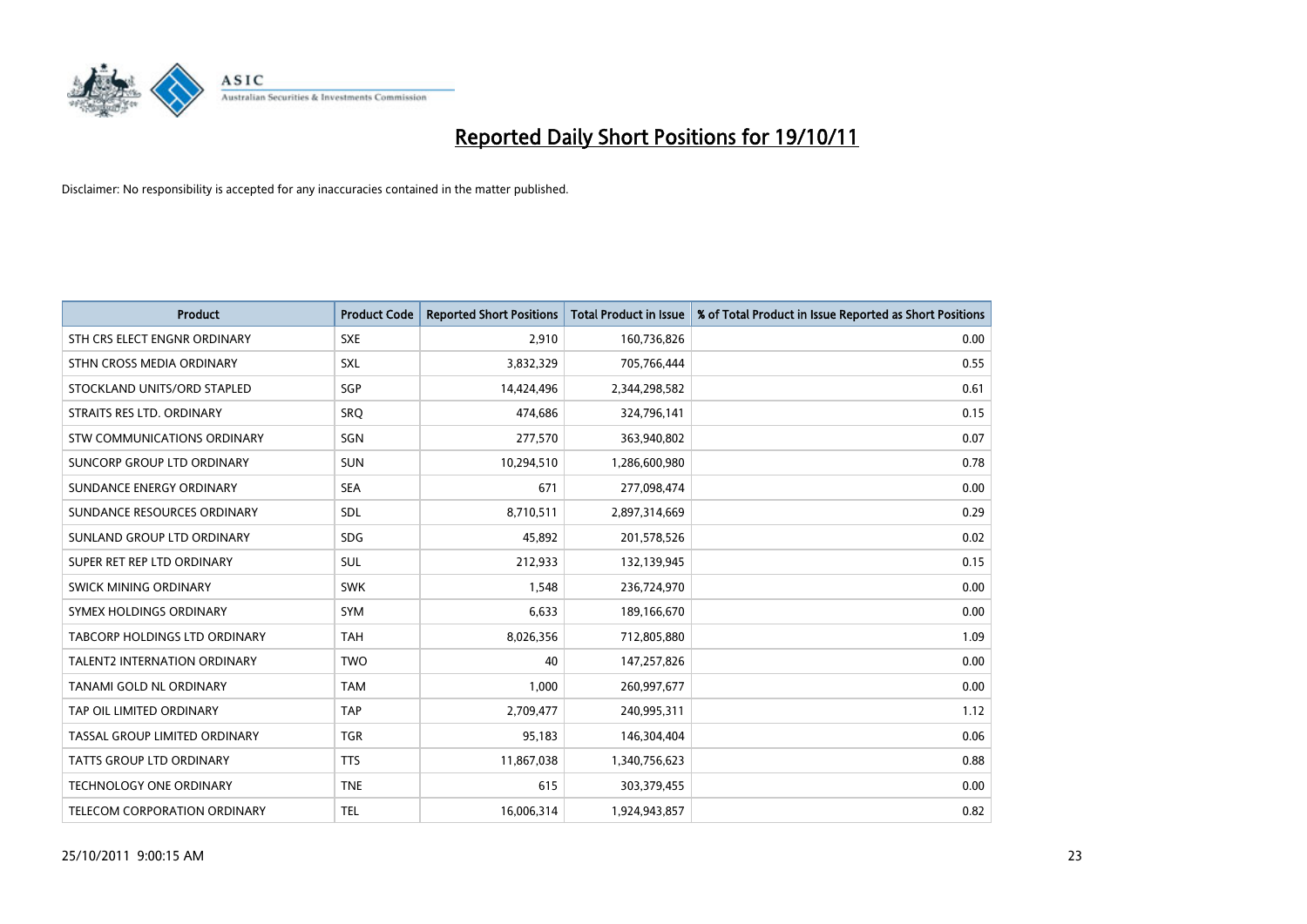

| <b>Product</b>                       | <b>Product Code</b> | <b>Reported Short Positions</b> | <b>Total Product in Issue</b> | % of Total Product in Issue Reported as Short Positions |
|--------------------------------------|---------------------|---------------------------------|-------------------------------|---------------------------------------------------------|
| <b>TELSTRA CORPORATION, ORDINARY</b> | <b>TLS</b>          | 46,846,660                      | 12,443,074,357                | 0.36                                                    |
| TEN NETWORK HOLDINGS ORDINARY        | <b>TEN</b>          | 43,050,852                      | 1,045,236,720                 | 4.11                                                    |
| TERANGA GOLD CORP CDI 1:1            | <b>TGZ</b>          | 191,598                         | 154,318,006                   | 0.11                                                    |
| TFS CORPORATION LTD ORDINARY         | <b>TFC</b>          | 297,417                         | 276,453,042                   | 0.11                                                    |
| THE REJECT SHOP ORDINARY             | <b>TRS</b>          | 1,163,711                       | 26,071,170                    | 4.46                                                    |
| THOR MINING PLC CHESS DEPOSITARY 1:1 | <b>THR</b>          | 2.307                           | 222,489,120                   | 0.00                                                    |
| THORN GROUP LIMITED ORDINARY         | <b>TGA</b>          | 53,397                          | 146,091,970                   | 0.03                                                    |
| TIGER RESOURCES ORDINARY             | <b>TGS</b>          | 217,966                         | 671,110,549                   | 0.02                                                    |
| TISHMAN SPEYER UNITS                 | <b>TSO</b>          | 207,210                         | 338,440,904                   | 0.06                                                    |
| TNG LIMITED ORDINARY                 | <b>TNG</b>          | 4,321                           | 284,803,062                   | 0.00                                                    |
| TOLL HOLDINGS LTD ORDINARY           | <b>TOL</b>          | 21,866,164                      | 717,133,875                   | 3.03                                                    |
| TORO ENERGY LIMITED ORDINARY         | <b>TOE</b>          | 35,404                          | 975,436,676                   | 0.00                                                    |
| <b>TOWER LIMITED ORDINARY</b>        | <b>TWR</b>          | 689,519                         | 265,176,580                   | 0.26                                                    |
| TOX FREE SOLUTIONS ORDINARY          | <b>TOX</b>          | 14,801                          | 96,503,382                    | 0.01                                                    |
| TPG TELECOM LIMITED ORDINARY         | <b>TPM</b>          | 5,174,791                       | 783,894,338                   | 0.64                                                    |
| <b>TRANSFIELD SERVICES ORDINARY</b>  | <b>TSE</b>          | 4,201,158                       | 549,715,957                   | 0.75                                                    |
| TRANSPACIFIC INDUST, ORDINARY        | <b>TPI</b>          | 5,072,147                       | 960,638,735                   | 0.51                                                    |
| TRANSURBAN GROUP TRIPLE STAPLED SEC. | <b>TCL</b>          | 1,587,190                       | 1,450,831,425                 | 0.09                                                    |
| TREASURY WINE ESTATE ORDINARY        | <b>TWE</b>          | 15,488,300                      | 647,227,144                   | 2.38                                                    |
| TRINITY GROUP STAPLED SECURITIES     | <b>TCO</b>          | 3,419                           | 203,405,927                   | 0.00                                                    |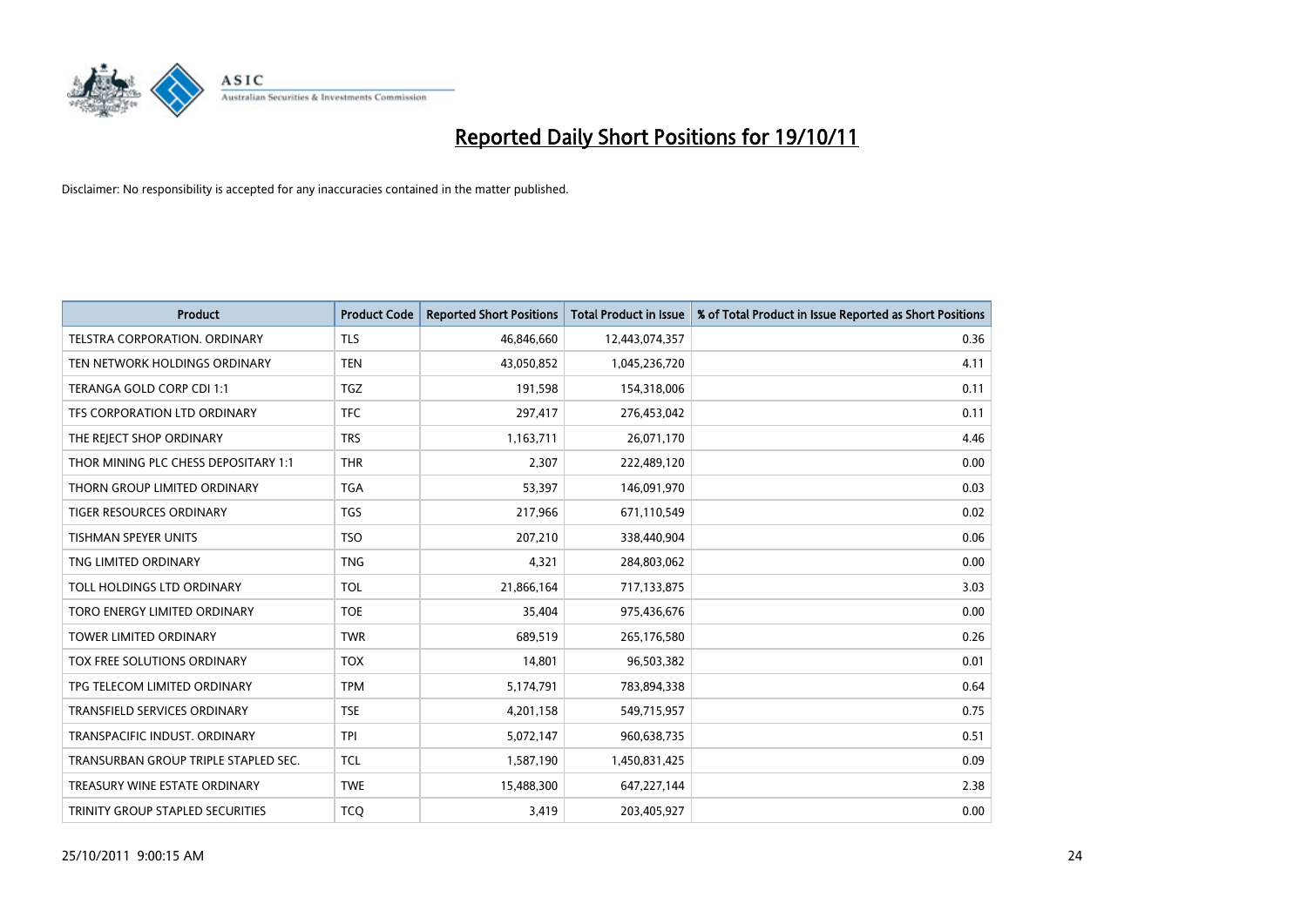

| <b>Product</b>                         | <b>Product Code</b> | <b>Reported Short Positions</b> | <b>Total Product in Issue</b> | % of Total Product in Issue Reported as Short Positions |
|----------------------------------------|---------------------|---------------------------------|-------------------------------|---------------------------------------------------------|
| TROY RESOURCES NL ORDINARY             | <b>TRY</b>          | 93,085                          | 88,112,823                    | 0.10                                                    |
| UGL LIMITED ORDINARY                   | UGL                 | 4,089,281                       | 166,047,171                   | 2.45                                                    |
| <b>UNILIFE CORPORATION CDI 6:1</b>     | <b>UNS</b>          | 913,973                         | 264,133,452                   | 0.34                                                    |
| <b>VDM GROUP LIMITED ORDINARY</b>      | <b>VMG</b>          | 11,116                          | 193,127,749                   | 0.01                                                    |
| <b>VENTURE MINERALS ORDINARY</b>       | <b>VMS</b>          | 290,901                         | 221,093,592                   | 0.12                                                    |
| <b>VIRGIN BLUE HOLDINGS ORDINARY</b>   | <b>VBA</b>          | 41,947,323                      | 2,210,197,600                 | 1.91                                                    |
| <b>VISION GROUP HLDGS ORDINARY</b>     | <b>VGH</b>          | 78,000                          | 74,520,926                    | 0.10                                                    |
| VITA GROUP LTD ORDINARY                | <b>VTG</b>          | 75,190                          | 142,499,800                   | 0.05                                                    |
| VITERRA INC CDI 1:1                    | <b>VTA</b>          | 3,828                           | 68,629,939                    | 0.01                                                    |
| <b>WATPAC LIMITED ORDINARY</b>         | <b>WTP</b>          | 16,461                          | 185,160,973                   | 0.00                                                    |
| <b>WDS LIMITED ORDINARY</b>            | <b>WDS</b>          | 701                             | 144,740,614                   | 0.00                                                    |
| <b>WEBIET LIMITED ORDINARY</b>         | <b>WEB</b>          | 52,338                          | 73,188,062                    | 0.07                                                    |
| <b>WESFARMERS LIMITED ORDINARY</b>     | <b>WES</b>          | 21,645,686                      | 1,005,809,695                 | 2.15                                                    |
| WESFARMERS LIMITED PARTIALLY PROTECTED | <b>WESN</b>         | 150,748                         | 151,262,467                   | 0.09                                                    |
| WESTERN AREAS NL ORDINARY              | <b>WSA</b>          | 10,195,230                      | 179,735,899                   | 5.67                                                    |
| WESTERN DESERT RES. ORDINARY           | <b>WDR</b>          | 948                             | 207,049,414                   | 0.00                                                    |
| WESTFIELD GROUP ORD/UNIT STAPLED SEC   | <b>WDC</b>          | 10,364,295                      | 2,308,988,539                 | 0.43                                                    |
| WESTFIELD RETAIL TST UNIT STAPLED      | <b>WRT</b>          | 44,200,234                      | 3,054,166,195                 | 1.44                                                    |
| <b>WESTPAC BANKING CORP ORDINARY</b>   | <b>WBC</b>          | 75,697,380                      | 3,030,256,483                 | 2.48                                                    |
| WHITE ENERGY COMPANY ORDINARY          | <b>WEC</b>          | 9,647,745                       | 316,104,241                   | 3.05                                                    |